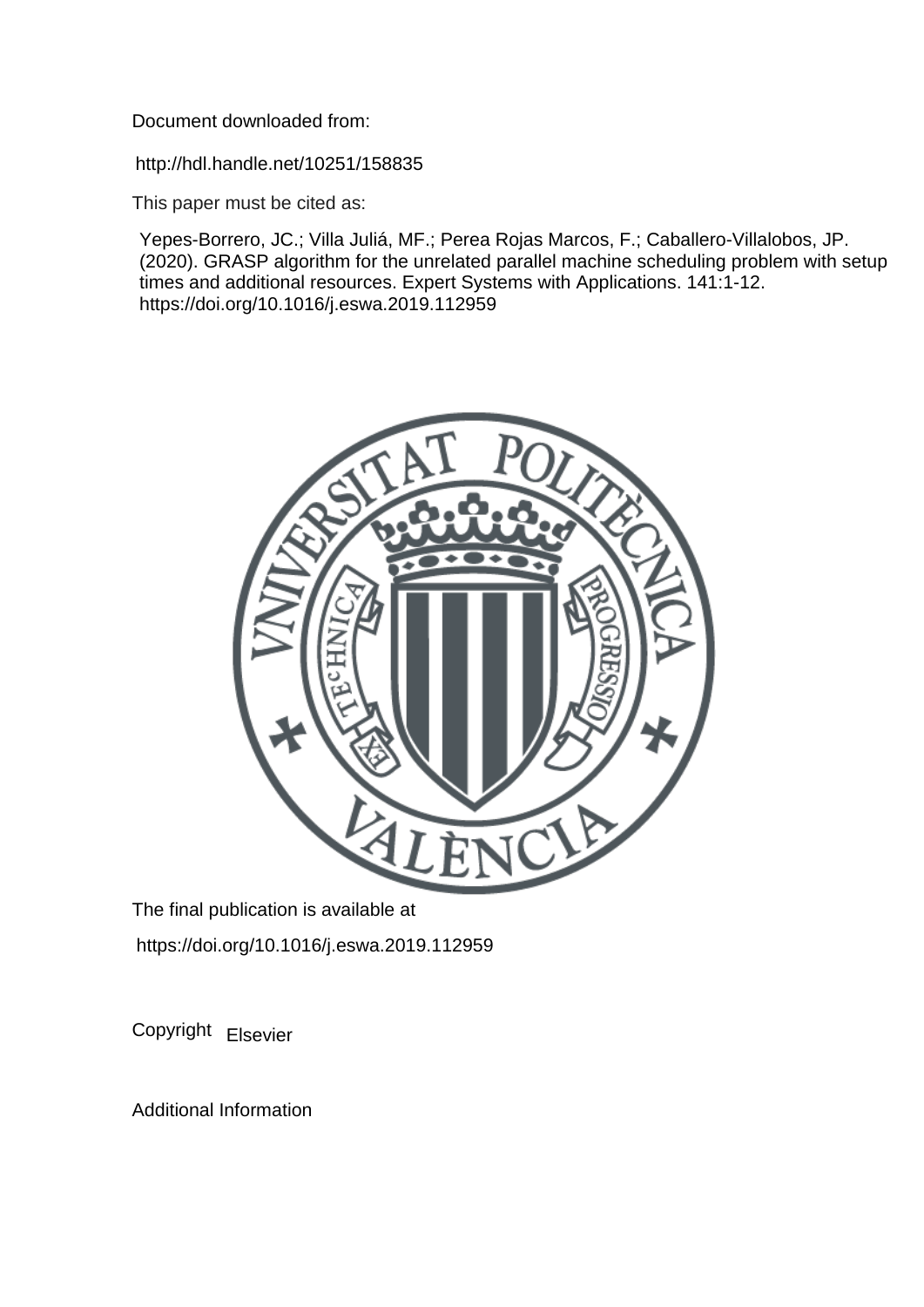# GRASP algorithm for the unrelated parallel machine scheduling problem with setup times and additional resources

Juan C. Yepes-Borrero<sup>a,\*</sup>, Fulgencia Villa<sup>a</sup>, Federico Perea<sup>a</sup>, Juan Pablo Caballero-Villalobos<sup>b</sup>

*<sup>a</sup>Grupo de Sistemas de Optimización Aplicada, Instituto Tecnológico de Informática, Ciudad Politécnica de la Innovación, Edifico 8G, Acc. B. Universitat Politècnica de València, Camino de Vera s/n, 46021, València, Spain. <sup>b</sup>Departamento de Ingeniería Industrial, Pontificia Universidad Javeriana, Calle 40 N<sup>o</sup>*

*5-50 Ed. José Gabriel Maldonado, S.J. Bogotá, Colombia*

# **Abstract**

This paper provides practitioners with new approaches for solving realistic scheduling problems that consider additional resources, which can be implemented on expert and intelligent systems and help decision making in realistic settings. More specifically, we study the unrelated parallel machine scheduling problem with setup times and additional limited resources in the setups (UPMSR-S), with makespan minimization criterion. This is a more realistic extension of the traditional problem, in which the setups are assumed to be done without using additional resources (e.g. workers). We propose three metaheuristics following two approaches: a first approach that ignores the information about additional resources in the constructive phase, and a second approach that takes into account this information about the resources. Computational experiments are carried out over a benchmark of small and large instances. After the computational analysis we conclude that the second approach shows an excellent performance, overcoming the first approach.

*Keywords:* Unrelated parallel machines, Scheduling, Sequence dependent setup times, Makespan, Additional resources, GRASP.

*Preprint submitted to Expert Systems with Applications September 16, 2019*

<sup>∗</sup>Corresponding author. Tel: +34 96 387 70 00. Ext: 74914. Fax: +34 96 387 74 99

*Email addresses:* juancamiloyepes@gmail.com (Juan C. Yepes-Borrero ),

mfuvilju@eio.upv.es (Fulgencia Villa), perea@eio.upv.es (Federico Perea), juan.caballero@javeriana.edu.co (Juan Pablo Caballero-Villalobos)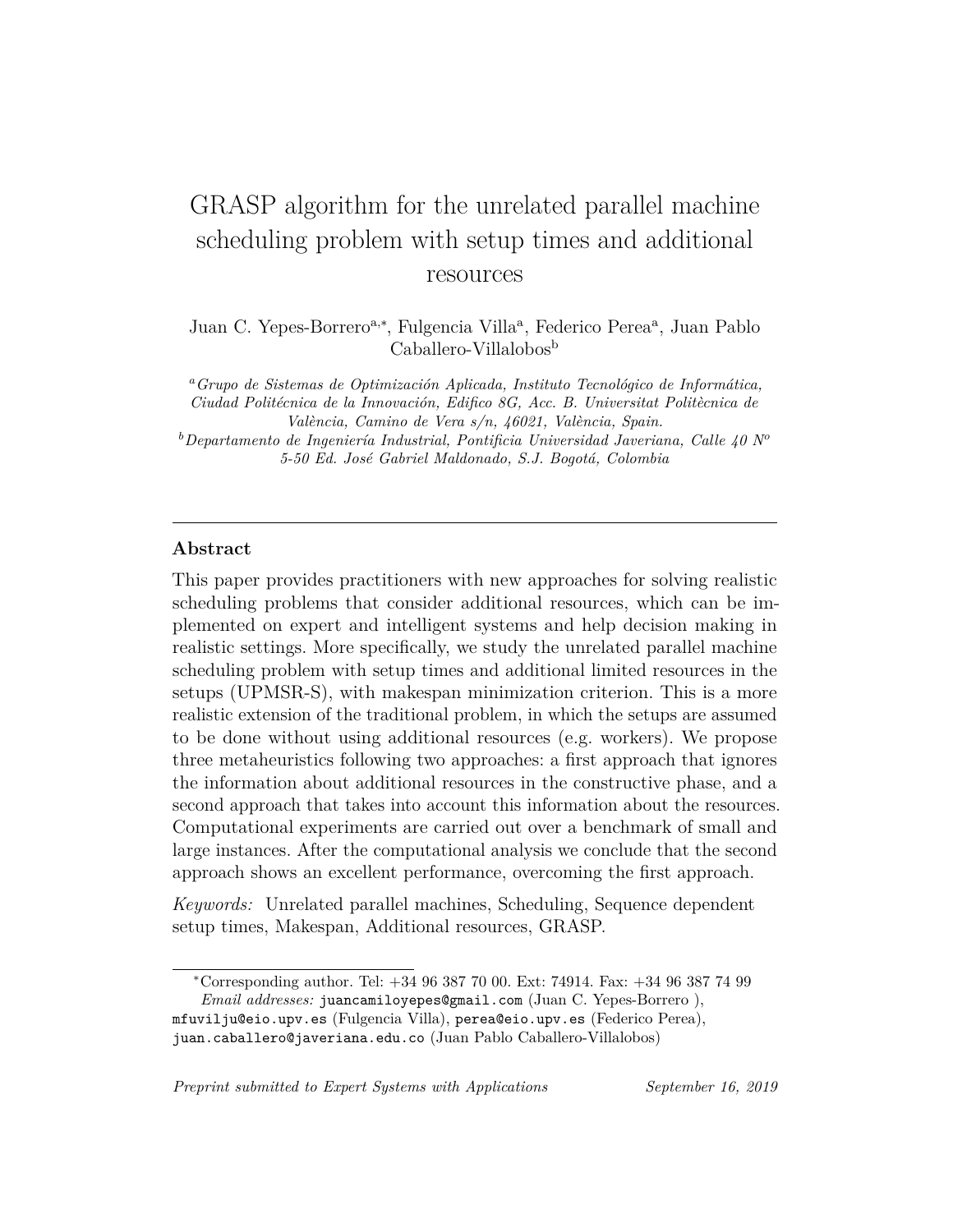# **1. Introduction**

 Nowadays, companies face more changing and volatile environments, where increased competitiveness and personalization of products play a key role. Therefore, companies need smart tools that help their decision-making process to become more efficient and effective. In this paper, we propose intelligent methods to solve hard decision-making problems using optimization tech- $\tau$  niques, in order to contribute to the smart factory concept<sup>[1](#page-2-0)</sup>, that is, sustainable and intelligent industries. Scheduling plays a very important role in indus- try. There are many different scheduling problems modeling different types of production processes. In many cases, factories need flexibility in their productive processes to achieve a higher personalization of their products. This flexibility may include the need of additional resources, which makes scheduling problems much more difficult to solve.

<sup>14</sup> Among the scheduling problems that appear in industrial processes, one of them is the so called Unrelated Parallel Machines scheduling problem (UPM), where a set of jobs have to be processed by a set of parallel machines. As the machines are unrelated, the processing time of a job may be different depending on the machine the job is assigned to. Recently, many studies have been conducted on the Unrelated Parallel Machine scheduling problem with Setup times between jobs (UPMS), which is an extension of the UPM problem. The UPMS arises when machines need to be reconfigured after the processing of one job, and before the processing of the next one.

 In the literature of the UPMS, no constraint is normally assumed made on the number of setups that can be done at the same time. In other words, at any point in time one may do as many setups as needed. Arguably, it is common that machines process jobs automatically, without the help of extra resources. However, we want to underline that in manufacturing environments, the machine setups between jobs is usually done by additional resources (e.g. workers). Since the number of these available resources is typically limited, the number of setups that can be done at the same time is limited. Therefore, an extension, and more realistic approach to the UPMS is the Unrelated Parallel Machine scheduling problem with setup times and additional Resources in the Setups (UPMSR-S), which is the problem introduced in this paper.

<span id="page-2-0"></span><https://www.capgemini.com/resources/preparing-for-smart-factories/>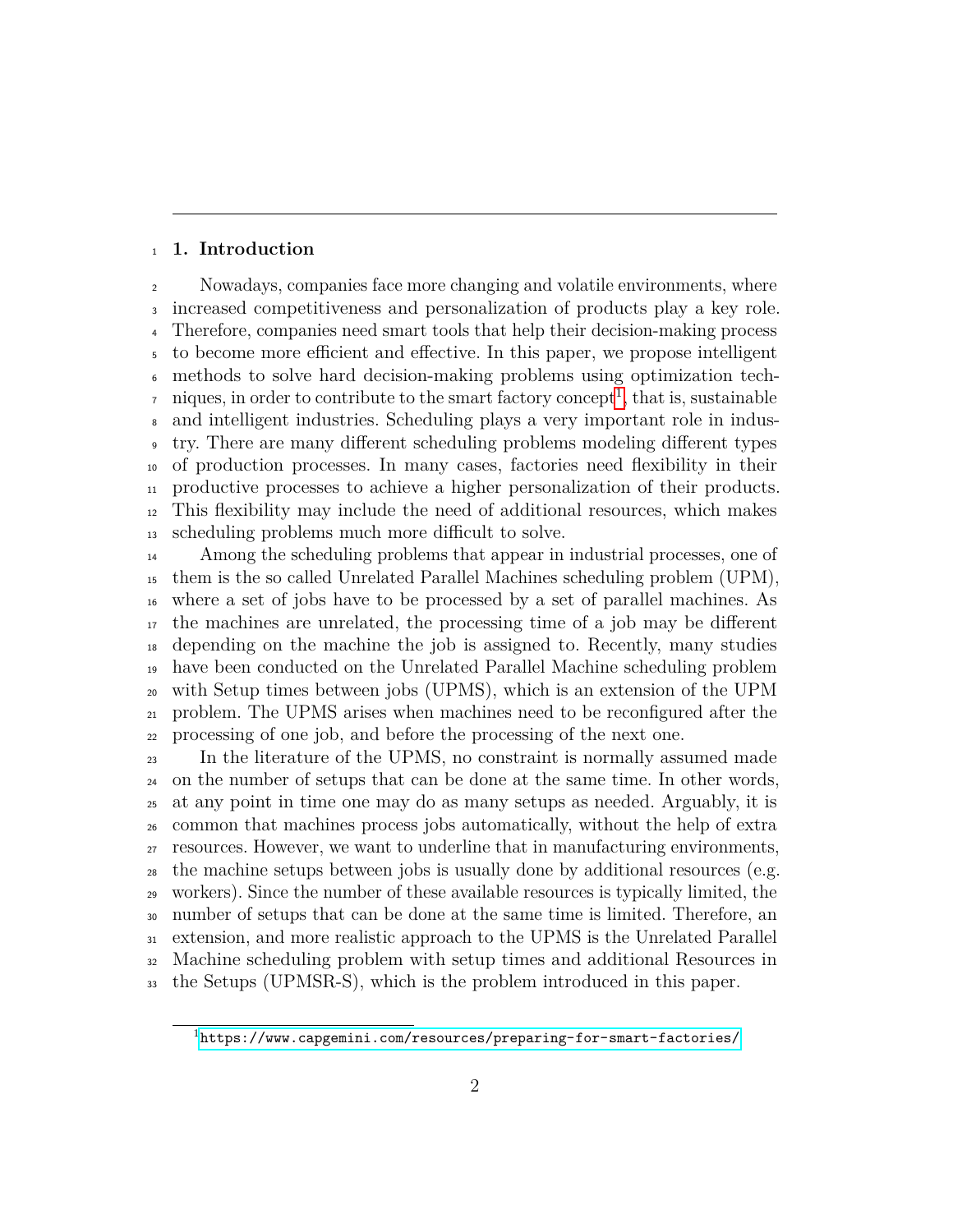<sup>34</sup> Among the variety of objectives considered in scheduling, one of the most studied is the minimization of the makespan, denoted by  $C_{\text{max}}$ . The makespan is defined as the completion time of the schedule. In other words, the makespan is the latest completion time of a job. In this paper, we address the UPMSR-S, with the objective of minimizing the makespan.

 The rest of the paper is organized as follows: In Section [2,](#page-3-0) an overview of the related literature is presented. In Section [3](#page-5-0) the formal definition of the problem and a mathematical model are presented. Sections [4](#page-8-0) and [5](#page-14-0) introduce the heuristics and metaheuristics designed for solving the UPMSR-S. Section [6](#page-21-0) shows the experimental campaign to assess the algorithms proposed. Finally, in Section [7](#page-29-0) some conclusions and directions for future research are given.

#### <span id="page-3-0"></span>**2. Literature review**

 Unrelated parallel machine scheduling problems have been widely studied in the past years (see e.g. [Fanjul-Peyro and Ruiz](#page-33-0) [\(2010\)](#page-33-0), [Fanjul-Peyro and Ruiz](#page-33-1) [\(2011\)](#page-33-1), [Arroyoa and Leung](#page-32-0) [\(2017\)](#page-32-0)). The consideration of sequence dependent setup times between jobs (UPMS) has also received lot of attention. The interested reader in the UPMS problem is referred to [Vallada and Ruiz](#page-35-0) [\(2011\)](#page-35-0), [Kurz and Askin](#page-34-0) [\(2001\)](#page-34-0), [Kim et al.](#page-34-1) [\(2002\)](#page-34-1), among others. [Allahverdi](#page-31-0) [\(2015\)](#page-31-0) presents a review of scheduling problems of parallel machines with setup times.

 However, the problem with additional resources has been the focus of far fewer studies in the research community, especially when the additional resources are needed to do the setups between jobs. In this section we focus our attention on the most recent algorithms for the parallel machine scheduling problems considering setup times with the objective to minimize makespan. Besides, we also review the available algorithms for parallel machine scheduling problems that consider additional resources.

 [Kurz and Askin](#page-34-0) [\(2001\)](#page-34-0) present a mathematical programming model and several heuristics for the parallel machines scheduling problem with sequence- dependent set-up times. [Rabadi et al.](#page-34-2) [\(2006\)](#page-34-2) present a heuristic for the unrelated machine case. [Helal et al.](#page-34-3) [\(2006\)](#page-34-3) propose a tabu search algorithm to minimize the makespan. [De-Paula et al.](#page-32-1) [\(2007\)](#page-32-1) propose a method based on the VNS strategy for identical and unrelated parallel machines to minimize  $\sigma$  the makespan. [Arnaout et al.](#page-32-2) [\(2010\)](#page-32-2) propose a two-stage ant colony optimiza- tion algorithm. [Vallada and Ruiz](#page-35-0) [\(2011\)](#page-35-0) propose a genetic algorithm. More recently, [Avalos-Rosales et al.](#page-32-3) [\(2015\)](#page-32-3) propose a metaheuristic algorithm for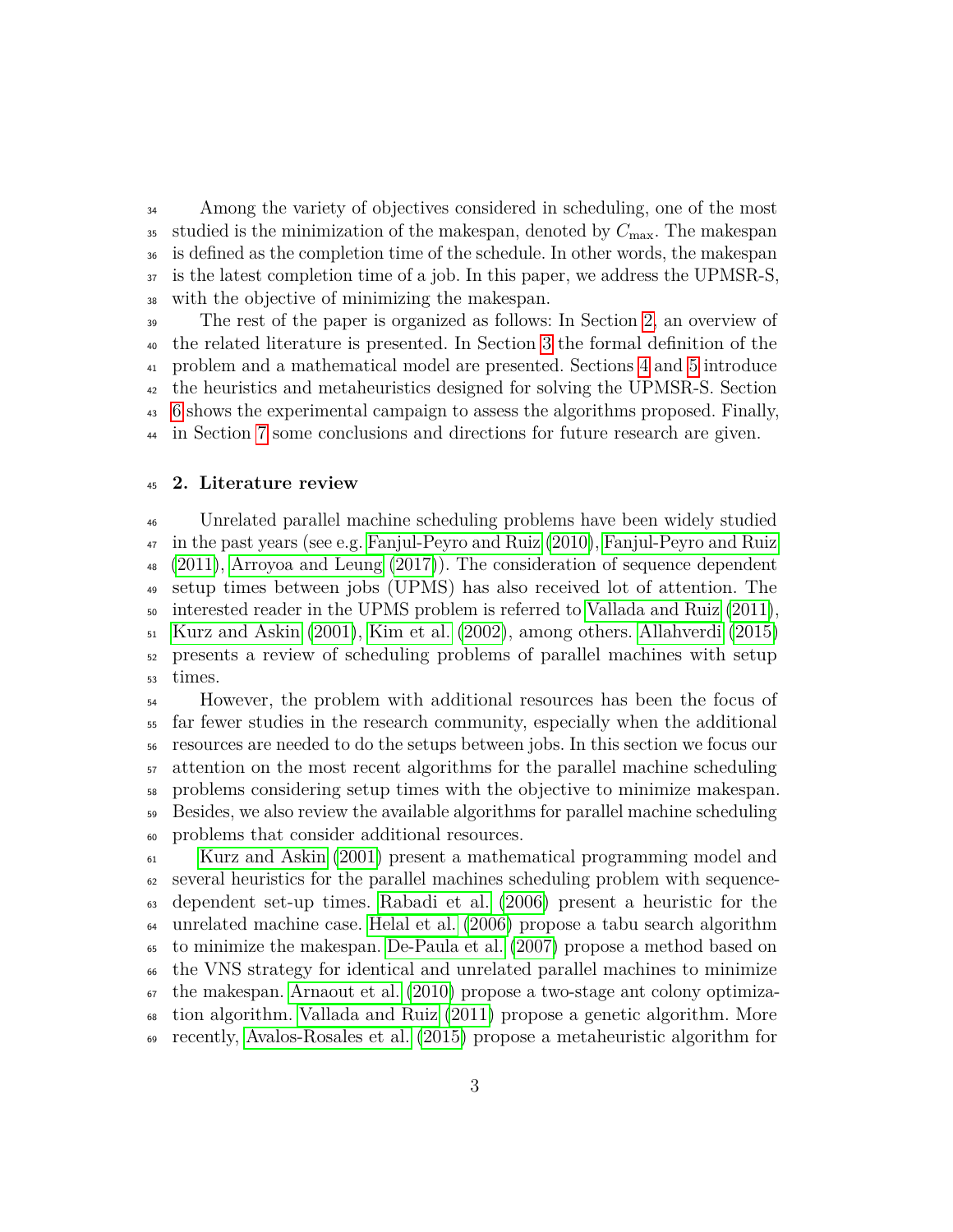the unrelated parallel machine problem with sequence and machine-dependent  $\pi$  setup times and [Diana et al.](#page-32-4) [\(2014\)](#page-32-4) propose an immune-inspired algorithm for the same problem. [Fanjul-Peyro et al.](#page-33-2) [\(2019\)](#page-33-2) propose a new mixed integer linear program and a mathematical programming based algorithm for the UPMS. Although the minimization of the makespan is one of the most studied optimization criterion in scheduling, other objectives have been analyzed. For example, [Expósito-Izquierdo et al.](#page-33-3) [\(2019\)](#page-33-3) propose a metaheuristic to study  $\pi$  the effect of learning or tiredness on the setup times in a scheduling problem with identical parallel machines.

 As stated earlier, there are fewer studies for scheduling problems with ad- ditional resources. [Ruiz-Torres et al.](#page-34-4) [\(2007\)](#page-34-4) study a uniform parallel machines problem subject to a secondary resource in order to minimize the number of tardy jobs, where the speed of the machines depends on the allocation of the secondary resource. [Ruiz and Andrés-Romano](#page-34-5) [\(2011\)](#page-34-5) propose heuristics for <sup>84</sup> the unrelated parallel machines problem with resource-assignable sequence dependent setup times, where the resources are not limited and with the objective of minimizing a linear combination of the total resources assigned and the total completion time. [Afzalirad and Rezaeian](#page-31-1) [\(2016\)](#page-31-1) propose an integer mathematical model and a genetic algorithm for an unrelated parallel machine scheduling problem with sequence dependent setup times, resource constraints on the processing times, precedence constraints and machine eligibility restrictions.

 Some other works of different variations of parallel machines problems with additional resources can be found in [Chen](#page-32-5) [\(2004\)](#page-32-5), [Edis and Oguz](#page-32-6) [\(2012\)](#page-32-6), [Edis and Ozkarahan](#page-33-4) [\(2012\)](#page-33-4), [Edis et al.](#page-33-5) [\(2013\)](#page-33-5) and [Bitar et al.](#page-32-7) [\(2016\)](#page-32-7). More recently, [Fanjul-Peyro et al.](#page-33-6) [\(2017\)](#page-33-6) present models and matheuristics for the unrelated parallel machine scheduling problem with additional resources. For the same problem, [Arbaoui and Yalaoui](#page-32-8) [\(2018\)](#page-32-8) use constraint programming, [Villa et al.](#page-35-1) [\(2018\)](#page-35-1) present some heuristics and [Fleszar and Hindi](#page-33-7) [\(2018\)](#page-33-7) present different algorithms, including mathematical programming models and constraint programming techniques.

 The GRASP algorithm (Greedy Randomized Adaptive Search Procedure) was introduced by [Feo and Resende](#page-33-8) [\(1989\)](#page-33-8). Ever since then, this algorithm has successfully been applied to solve real combinatorial problems. Different examples of applications can be found in [Resende and Ribeiro](#page-34-6) [\(2014\)](#page-34-6). Schedul- [i](#page-33-9)ng problems is one of the topics in which GRASP has been applied. [Feo](#page-33-9) [et al.](#page-33-9) [\(1991\)](#page-33-9) propose a GRASP algorithm to solve a single machine scheduling problem with flow time and earliness penalties. [Feo et al.](#page-33-10) [\(1996\)](#page-33-10) use a GRASP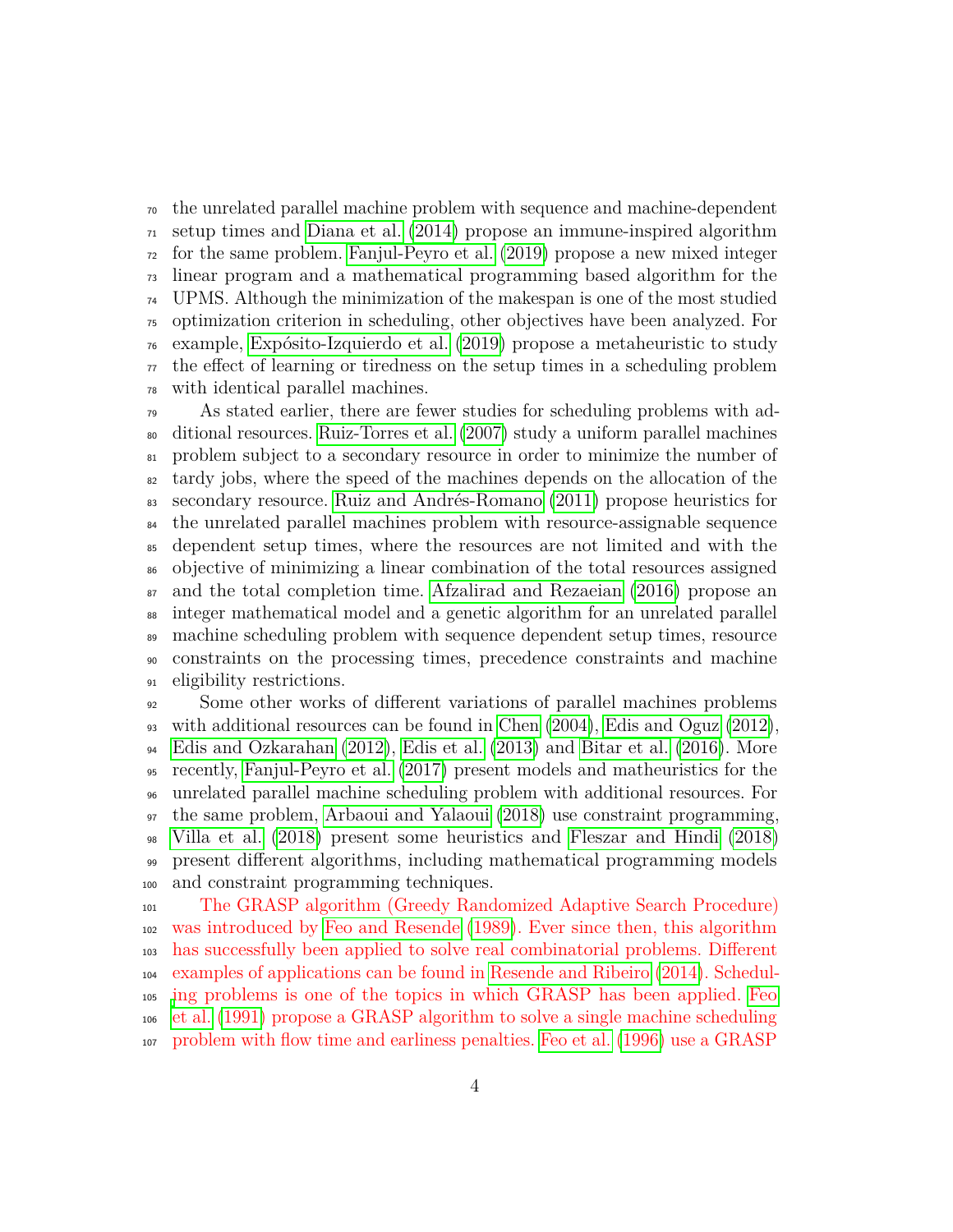algorithm to solve a single machine scheduling with sequence dependent setup [c](#page-31-2)osts and linear delay penalties. For the job shop scheduling problem, [Aiex](#page-31-2) [et al.](#page-31-2) [\(2003\)](#page-31-2) and [Binato et al.](#page-32-9) [\(2002\)](#page-32-9) design GRASP algorithms. [Rajku-](#page-34-7) [mar et al.](#page-34-7) [\(2011\)](#page-34-7) present a GRASP algorithm to solve the flexible job-shop scheduling problem with limited resource constraints. [Laguna and Velarde](#page-34-8) [\(1991\)](#page-34-8) solve the just-in-time scheduling problem in parallel machines and they propose an approach that combines elements of GRASP algorithm and Tabu Search. Finally, some other fields in which GRASP algorithms have been successfully applied are project scheduling (see [Alvarez-Valdes et al.](#page-31-3) [\(2008\)](#page-31-3)), cutting and packing (see [Parreño et al.](#page-34-9) [\(2010\)](#page-34-9)), and industrial applications (see [Anticona](#page-31-4) [\(2006\)](#page-31-4)).

 Most related works in the literature, dealing with scheduling and setups, do not consider scarce resources. We strongly believe that neglecting the need of resources is not always realistic, since in most manufacturing processes machine setups are typically performed (or at least controlled) by workers. We therefore consider this paper as an attempt to close the gap between academic research and real scheduling in parallel machine problems with setups.

# <span id="page-5-0"></span>**3. Problem formulation**

 In this section we formally introduce the UPMSR-S, for which the following sets and parameters are needed:

- **•** Set  $N = \{1, \ldots, n\}$  of jobs to be scheduled, indexed by *j*, *k* and  $\ell$ .
- <sup>129</sup> Set  $M = \{1, \ldots, m\}$  of unrelated parallel machines, indexed by *i*.
- 130 Set  $T = \{1, \ldots, t_{\text{max}}\}$  of time units, indexed by *t*. Parameter  $t_{\text{max}}$  is a 131 large value, which is an upper bound for the makespan.
- Parameter  $p_{ij}$  is the processing time of job *j* on machine *i*.
- **•** Parameter  $s_{ijk}$  is the setup time of machine *i* between the processing of  $_{134}$  jobs *j* and *k*, in this order.
- $\bullet$  Parameter  $r_{ijk}$  is the necessary number of renewable resources to do 136 the setup on machine *i* between job *j* and job  $k$ , in this order.
- Parameter  $R_{\text{max}}$  is the number of available resources, needed for the setups.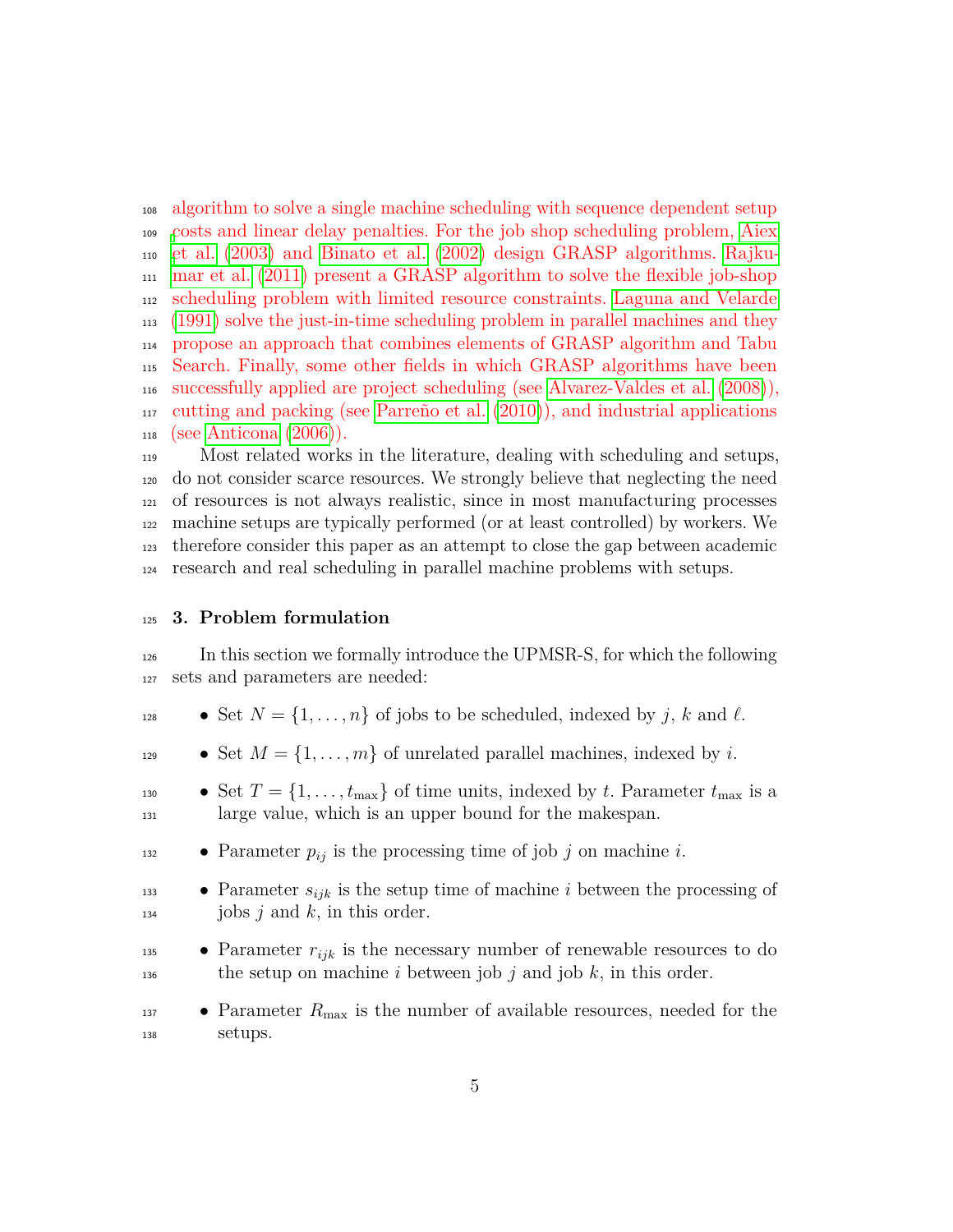The *m* machines are always available, and each machine can process only one job at a time and without preemption. Additionally, there is no precedence restriction in the sequence of jobs and all machines are available from time 0. The setup times and resources are both sequence and machine dependent. That is, the setup time on machine *i* between jobs *j* and *k* may be different from the setup time on the same machine between jobs *k* and *j*. Furthermore, the setup time between jobs *j* and *k* on machine *i* may be different from the setup time between jobs *j* and *k* on other machines.

 Having limited resources to do the setups, the feasibility of the solution obtained depends on the number of resources used at any point in time. For instance, if we want to do setups on two or more machines at the same time, it is necessary that the sum of the resources required by these setups is not greater than *R*max. If this restriction can not be accomplished, it is necessary to rearrange one or more setups, possibly generating idle times in the machines.

The following definition will be needed in the rest of the paper.

 **Definition 3.1.** *Job k is the successor of job j if the two jobs are processed by the same machine i and between j and k, the machine i does not process another job. In the same way, job j is the predecessor of k if k is the successor*  $of j$ .

*3.1. MILP model formulation*

 In order to present a mixed integer linear (*MILP*) formulation for the UPMSR-S problem, we define the following variables.

- $\bullet$  Binary variable  $Y_{ij}$  takes value 1 if job *j* is processed on machine *i*, 0 otherwise.
- $\bullet$  Binary variable  $X_{ijk}$  takes value 1 if job k is the successor of job j on machine *i*, 0 otherwise.
- $\bullet$  Binary variable  $H_{i j k t}$  takes value 1 if the setup on machine *i*, between  $\frac{1}{167}$  the successive jobs *j* and *k*, ends at instant *t*, 0 otherwise.
- $\bullet$   $C_{\text{max}}$  is the maximum completion time of the schedule or makespan.

Additionally, it is necessary to define the set  $N_0 = N \cup \{0\}$ , where 0 is a 170 dummy job in which all machines start and end. We set  $s_{i0k} = s_{ik0} = r_{i0k} =$ 171  $r_{ik0} = p_{i0} = 0, \forall i \in M; \forall k \in N_0.$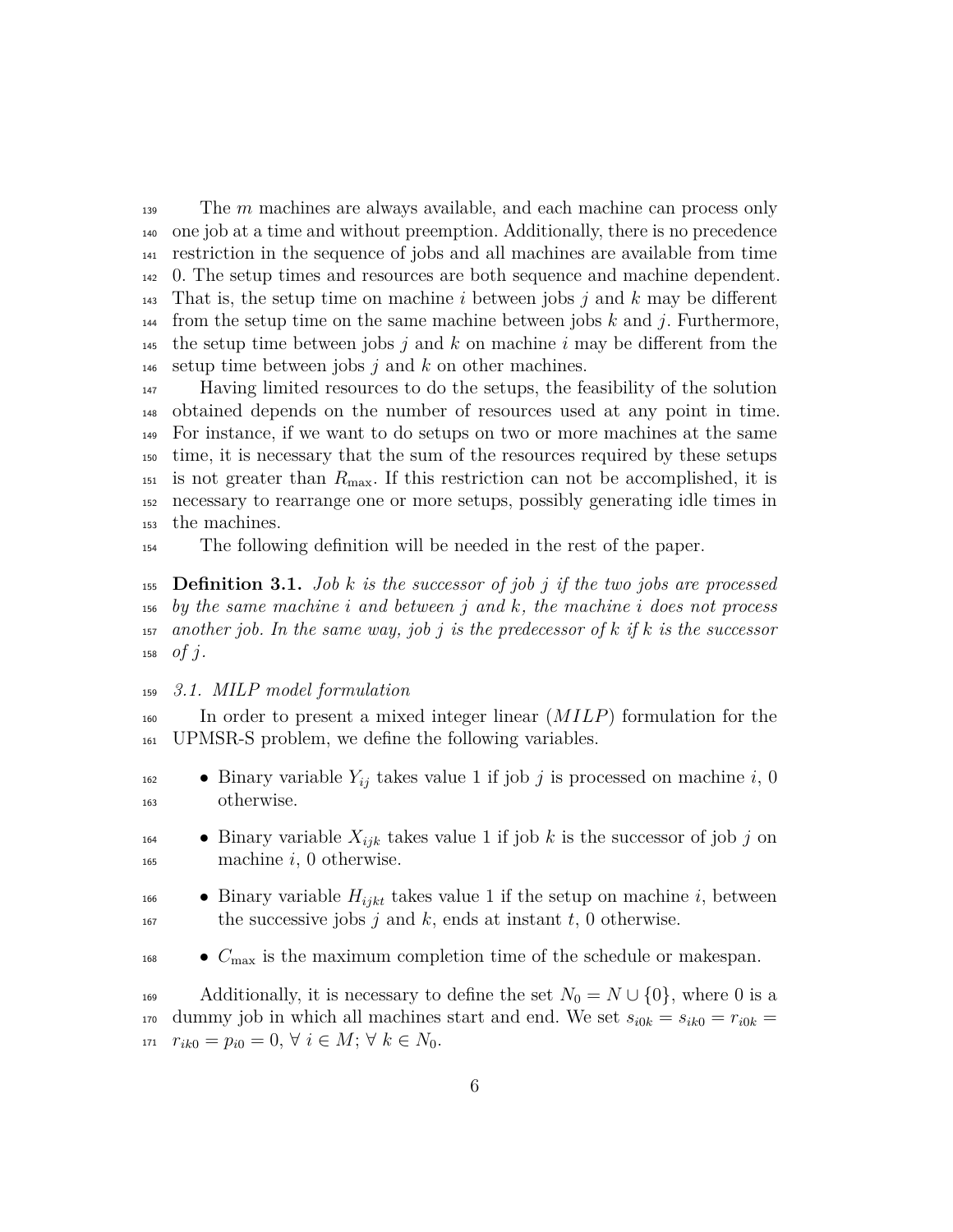# <sup>172</sup> A model for the UPMSR-S is:

$$
\min C_{\max} \tag{1}
$$

$$
\text{s.t.} \sum_{k \in N} X_{i0k} \le 1, \ i \in M \tag{2}
$$

<span id="page-7-1"></span><span id="page-7-0"></span>
$$
\sum_{i \in M} Y_{ij} = 1, \ j \in N \tag{3}
$$

<span id="page-7-3"></span><span id="page-7-2"></span>
$$
Y_{ij} = \sum_{k \in N_0, j \neq k} X_{ijk}, \ i \in M, j \in N \tag{4}
$$

<span id="page-7-4"></span>
$$
Y_{ik} = \sum_{j \in N_0, j \neq k} X_{ijk}, \ i \in M, k \in N
$$
\n
$$
(5)
$$

<span id="page-7-5"></span>
$$
\sum_{t \le t_{\text{max}}} H_{ijkt} = X_{ijk}, \forall i \in M, j \in N_0, k \in N, k \ne j
$$
\n
$$
(6)
$$

$$
\sum_{t} t H_{ijkt} \ge \sum_{\ell \in N_0} \sum_{t \le t_{\text{max}}} H_{i\ell j t} (t + s_{ijk} + p_{ij}) - \bar{M} (1 - X_{ijk}),
$$
  

$$
\forall i \in M \quad i \in N_0 \quad k \in N \quad k \ne i
$$
 (7)

$$
\forall i \in M, j \in N_0, k \in N, k \neq j \tag{7}
$$
\n
$$
\sum_{k \in M, j \in M} r_{ijk} H_{ijkl} \le R_{\text{max}} \quad \forall t \le t_{\text{max}} \tag{8}
$$

<span id="page-7-7"></span><span id="page-7-6"></span>
$$
\sum_{i \in M, j \in N_0, k \in N, k \neq j, t' \in \{t, \dots, t + s_{ijk} - 1\}} r_{ijk} H_{ijkt'} \le R_{\text{max}}, \forall t \le t_{\text{max}} \tag{8}
$$

<span id="page-7-8"></span>
$$
\sum_{t \le t_{\max}} t H_{ijkt} \le C_{\max}, \forall i \in M, j \in N_0, k \in N_0, k \ne j
$$
\n
$$
(9)
$$

$$
X_{ijk} \ge 0, \ Y_{ij} \ge 0, H_{ijkt} \in \{0, 1\}.
$$

 The objective [\(1\)](#page-7-0) minimizes the makespan of the solution. Constraints [\(2\)](#page-7-1) establish that at most one job is assigned to the first position of the sequence of each machine. Constraints [\(3\)](#page-7-2) ensure that each job is assigned to one and only one machine. Constraints [\(4\)](#page-7-3) ensure that every job *j* that is processed on machine *i* has a unique successor *k*. Constraints [\(5\)](#page-7-4) ensure that each job  $\mu$ <sup>178</sup> *k* that is processed on machine *i*, has a unique predecessor *j*. Constraints [\(6\)](#page-7-5) ensure that for every machine *i* and for each pair of successive jobs *j* and *k* on machine *i*, the setup between *j* and *k* must end in one and only one moment <sup>181</sup> before  $t_{\text{max}}$ . Constraints [\(7\)](#page-7-6) ensure that the setup between two successive jobs  $\mu_{182}$  *j* and *k* on machine *i*, has to end at the earliest, when the previous setup ends plus the process time of job *j* on corresponding *i*, plus the setup time between  $_{184}$  jobs *j* and *k* on machine *i*. Here, *M* is a sufficiently large value. Constraints [\(8\)](#page-7-7) ensure that for any instant of time, the number of resources used does <sup>186</sup> not exceed  $R_{\text{max}}$ . Finally, constraints [\(9\)](#page-7-8) impose that the makespan must be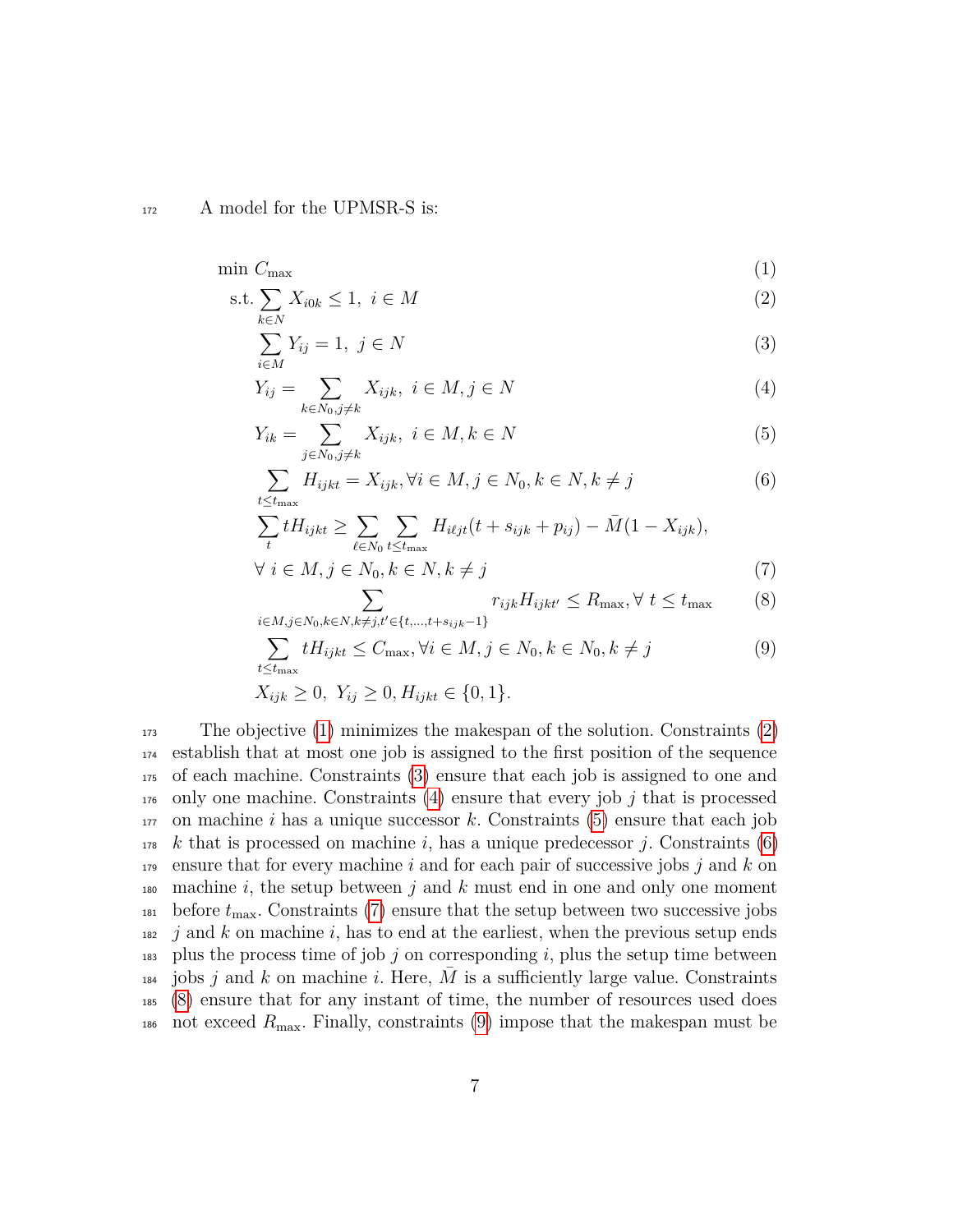greater than or equal to the final instant of all the setups done, including the final fictitious setup between the last job processed and the dummy job 0. Note that, due to the structure of the problem, *X* and *Y* can be relaxed.  $\mu_{190}$  Since *H* are binary, [\(6\)](#page-7-5) implies that *X* will be integer. Therefore [\(2\)](#page-7-1) implies that *X* are binary. Analogously, [\(4\)](#page-7-3)-[\(5\)](#page-7-4) imply that *Y* is integer, and adding [\(3\)](#page-7-2) force *Y* to be binary.

 As we will see in the experiments, this model can only solve instances of small size. Therefore, in the next sections we propose more efficient approaches.

### <span id="page-8-0"></span>**4. Heuristics**

 Solving a UPMSR-S problem involves deciding the following three sub-problems:

- 1. Assignment problem. Decide which jobs should be processed on each machine.
- 2. Sequencing problem. Decide the order in which the jobs must be pro-cessed.

 3. Timing problem. Decide the time on which the jobs and setups are processed.

 Due to the complexity of the problem, we divide the algorithms proposed in this section into two phases: constructive phase and repairing phase. In the first one, jobs are assigned and sequenced on machines (decision 1 and decision 2). In the second phase, the solution obtained in the constructive phase is analyzed in order to check if the resource constraints are satisfied. If the solution is unfeasible, a procedure to repair the solution is carried out and setups are rearranged (decision 3). Figure [1](#page-8-1) shows the general procedure of the proposed heuristic algorithms to solve the UPMSR-S. In the rest of this section we detail both the constructive phase and the repairing phase.



<span id="page-8-1"></span>Figure 1: Heuristics flowchart.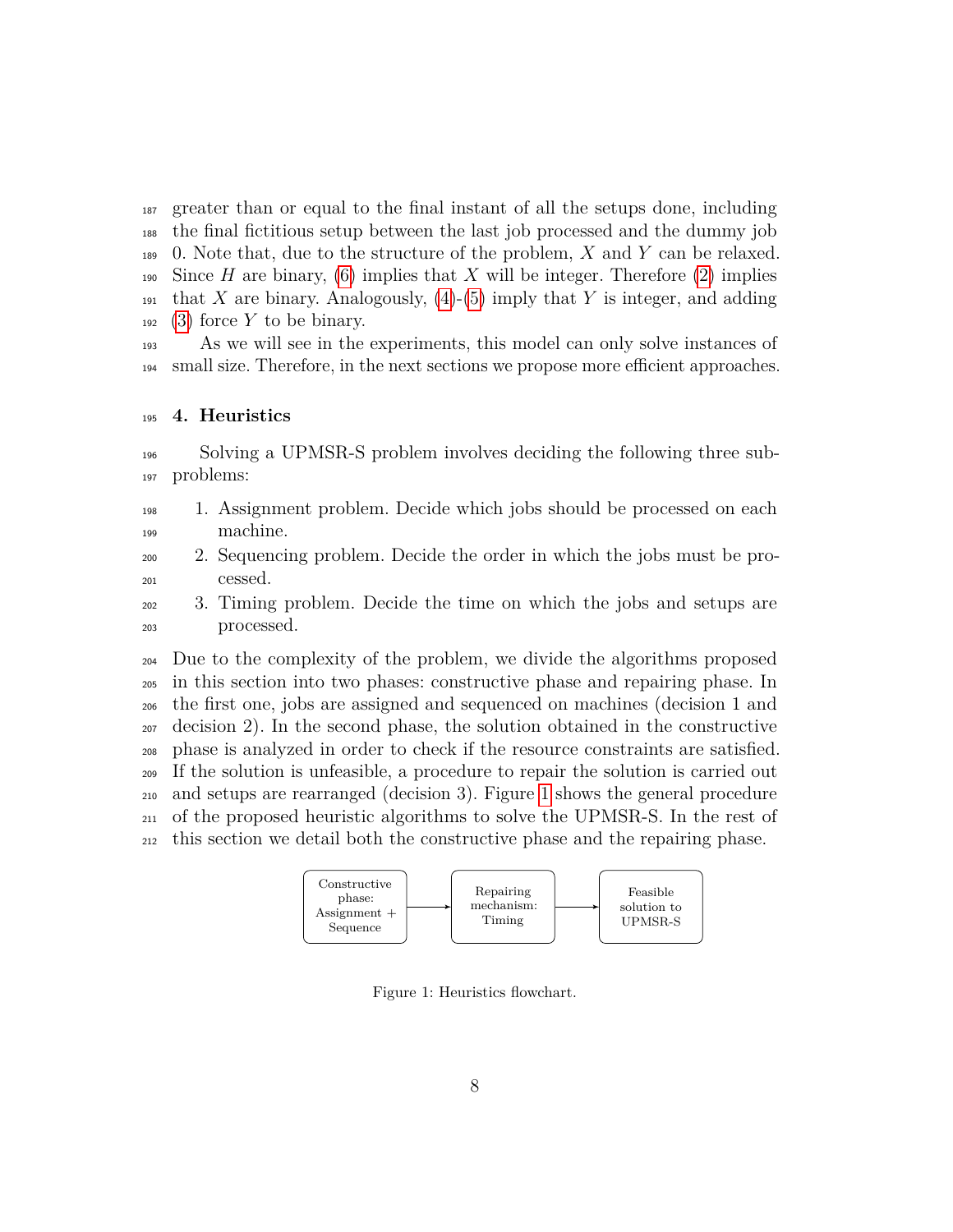#### <span id="page-9-0"></span>*4.1. Constructive phase*

 For the constructive phase, three algorithms following two different ap- proaches have been developed. The first approach consists of building a solution regardless all the information about the resource constraints. In other words, we look for solutions to the UPMS problem. For this approach we have adapted two algorithms from the existing literature on the UPMS. In the second approach we do consider the information about the number of resources used while the solution is built. The algorithm designed following this approach is not based on any previous research. Since the problem is new, we cannot compare with other algorithms in the literature. However, we do re-implement the best algorithms found for the UPMS problem and adapt them to the UPMSR-S (Constructive 1 and Constructive 2, defined below), so they can be compared with the original algorithm that we propose (Constructive 3, defined below).

#### *4.1.1. First approach constructive*

 For this approach, two constructive algorithms are proposed. Both are based on the two most efficient algorithms we found for the UPMS problem. *Constructive 1:* The first constructive is based on the algorithm proposed by [Diana et al.](#page-32-4) [\(2014\)](#page-32-4). This algorithm is based on the Dynamic Job Assignment with Setups Resource Assignment, proposed by [Ruiz and Andrés-Romano](#page-34-5) [\(2011\)](#page-34-5), and Multiple Insertion, proposed by [Kurz and Askin](#page-34-0) [\(2001\)](#page-34-0). The idea in this algorithm is, for each job not assigned (jobs not assigned are referred to as pending jobs), to evaluate the increases in makespan due to its possible inclusion at each of the positions of the partial solution, and to assign the job that generates the lowest makespan increase (this will be the "best" position). This constructive procedure is summarized in Algorithm [1,](#page-10-0) where  $C_i$  is the completion time of machine *i*,  $C'_{ijk}$  is the completion time of machine *i* in the partial solution after the insertion of job *j* in position  $k$ , and  $N^*$  is the set of pending jobs to be assigned.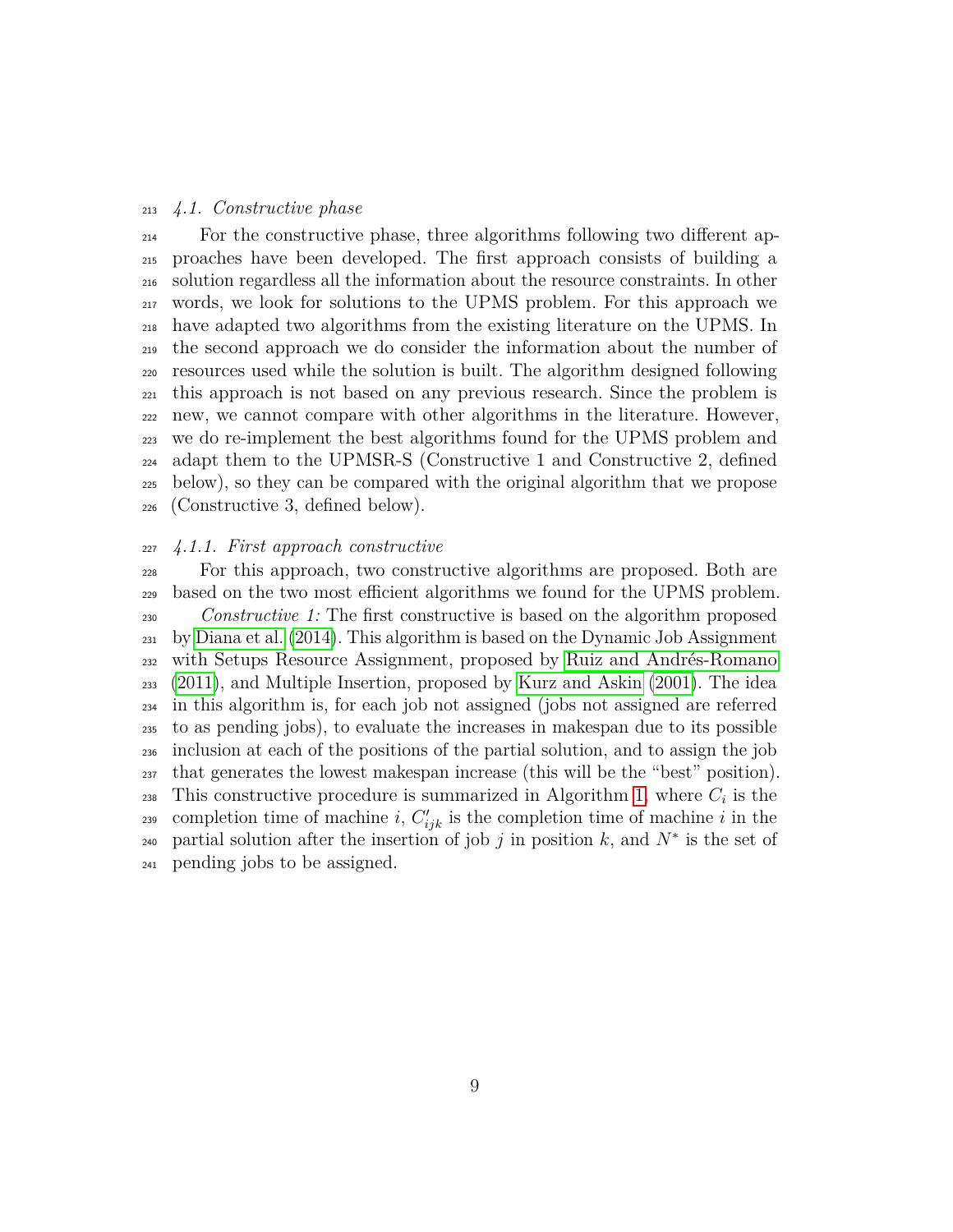<span id="page-10-0"></span>**Algorithm 1** Constructive 1

```
N∗ ← N
while N^* \neq \emptyset do
    foreach j \in N^* do
         foreach i \in M do
              Find the best position k to insert j and save C'_{ijk};
        end
    end
    (i^*, j^*, k^*) = \arg \min_{i,j,k} \{C'_{ijk}\};Insert j^* on i^* in position k^* and update C_i of machine i^*;
    N<sup>∗</sup> ← N<sup>∗</sup> \setminus \{j^*\};
```
**end**

 *Constructive 2:* The second constructive is based on the algorithm pro- posed by [Avalos-Rosales et al.](#page-32-3) [\(2015\)](#page-32-3) for the UPMS. The idea in this algorithm is to sort the jobs in a non-increasing order according to its average processing <sup>245</sup> time over all machines, defined as  $\bar{p}_j = \sum_{i \in M} p_{ij}/m$ . Afterwards, take the first <sup>246</sup> job of that list to calculate the increases in makespan  $C_i'$  due to its possible inclusion at each of the positions of machine *i* in the partial solution. Then the job is assigned to the position that generates the lowest makespan increase (this will be the "best" position). This constructive procedure is summarized in Algorithm [2.](#page-10-1)

251

# <span id="page-10-1"></span>**Algorithm 2** Constructive 2

*N*<sup>∗</sup> ← *N* **while**  $N^* \neq \emptyset$  **do** Calculate  $\bar{p}_j = \sum_{i \in M} p_{ij}/m \ \forall j \in N^*$ ;  $j^* = \arg \max_{j \in N^*} {\{\bar{p}_j\}};$ for<br>each  $i \in M$  do Find the best position *k* to insert  $j^*$ , and save  $C'_{ijk}$ ; **end**  $(i^*, k^*) = \arg \min_{i,k} \{C'_{ij^*k}\};$ Insert  $j^*$  on  $i^*$  in position  $k^*$  and update  $C_i$  of machine  $i^*$ ; *N*<sup>∗</sup> ← *N*<sup>∗</sup>  $\setminus \{j^*\};$ 

**end**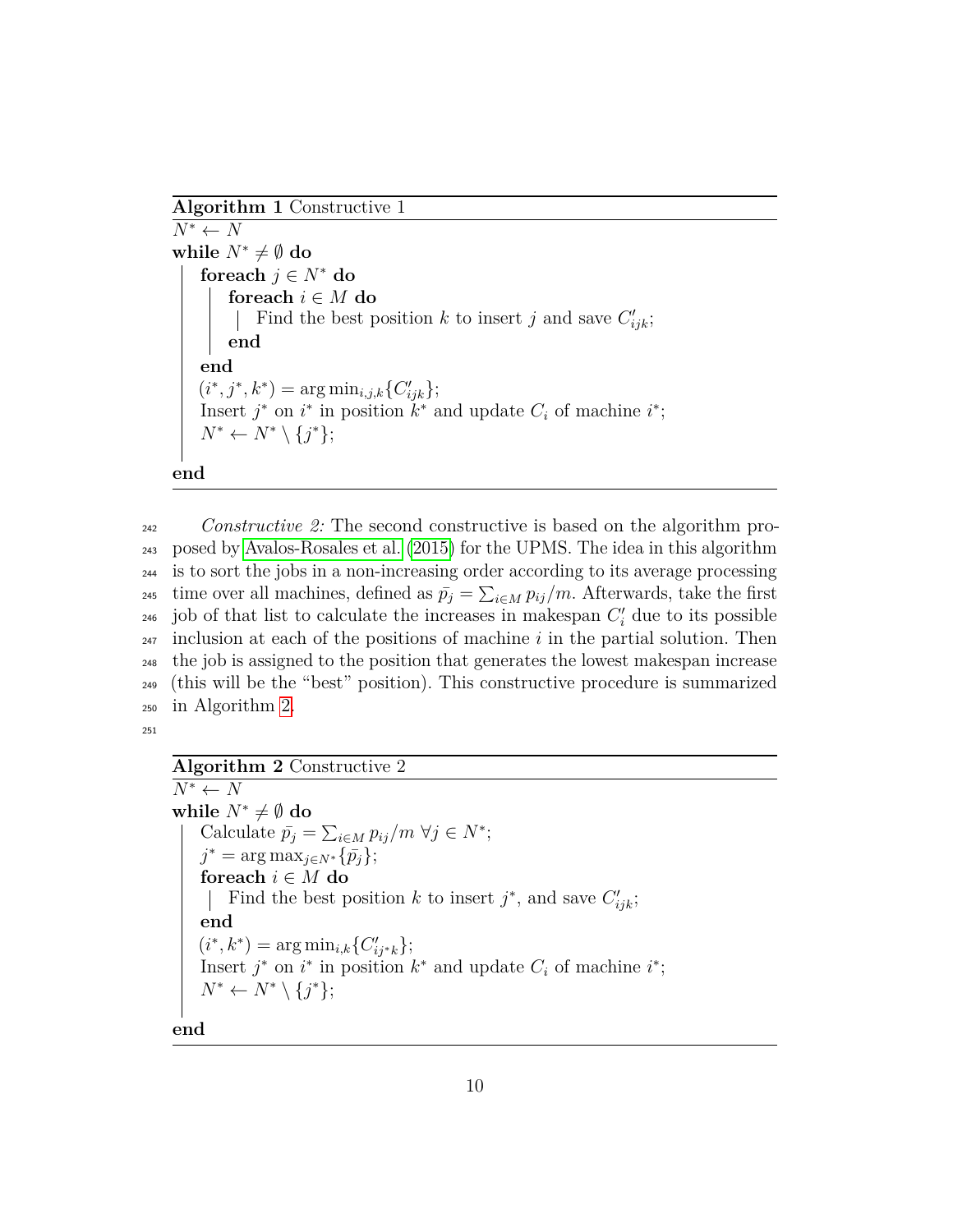#### <sup>252</sup> *4.1.2. Second approach constructive*

 As opposed to the first approach, in which the information about resource constraints is not taken into account, the second approach does consider the information about the resources. A new constructive is proposed following this approach.

<sup>257</sup> *Constructive 3:* The idea in this constructive is to take into account, not <sup>258</sup> only the completion time of the machines, but also the number of resources <sup>259</sup> needed to do a setup when a job is assigned. Note that, if we have a sequence 260  $(j_1, j_2, \ldots, j_{k-1}, j_k, \ldots, j_\ell)$ , and we insert a new job *j* in position *k*, in general 261 the new sequence is  $(j_1, j_2, \ldots, j_{k-1}, j, j_k, \ldots, j_\ell)$ . Then, we no longer do the  $\sum_{k=1}^{262}$  setup between  $j_{k-1}$  and  $j_k$ , and we have two new setups: the setup between <sup>263</sup> *j*<sub>*k*-1</sub> and *j* and the setup between *j* and *j*<sub>*k*</sub>.

For this purpose, we define a coefficient that takes into account all the factors that are affected when we insert a job *j* in some position *k* of machine *i*, in the partial solution. We call this coefficient  $\lambda_{i,j,k}$ , which measures not only the completion time on a machine when a new job is assigned, but also the extra resources needed. This coefficient is defined as:

$$
\lambda_{i,j,k} = C'_i + p_{ij} + (\theta_{s(i,k-1,k)} * \theta_{r(i,k-1,k)}) + (\theta_{s(i,k,k+1)} * \theta_{r(i,k,k+1)}) - (\gamma_{s(i,k)} * \gamma_{r(i,k)})
$$

<sup>264</sup> where:

- $\bullet$   $C_i'$  is the completion time, in the partial solution, of the machine where  $266$  the job  $j$  is inserted.
- $\theta_{s(i,k-1,k)}$  is the time needed for the new setup that we have to do between the jobs in positions  $k-1$  and  $k$ , when we insert job  $j$  in position *k* on machine *i*  $(\theta_{s(i,k,k+1)})$  is defined analogously).
- $\phi$  *e*  $\theta_{r(i,k-1,k)}$  is the number of resources that we need for the new setup  $271$  between the jobs in positions  $k-1$  and  $k$ , when we insert job  $j$  in position *k* on machine *i*  $(\theta_{r(i,k,k+1)})$  is defined analogously).
- $\gamma_{s(i,k)}$  is the time needed for the setup that we no longer have to do, <sup>274</sup> when we insert the new job in position *k* on machine *i*.
- $\gamma_{r(i,k)}$  is the number of resources that we needed to do the setup that <sup>276</sup> we no longer have to do, when we insert the new job in position *k* on <sup>277</sup> machine *i*.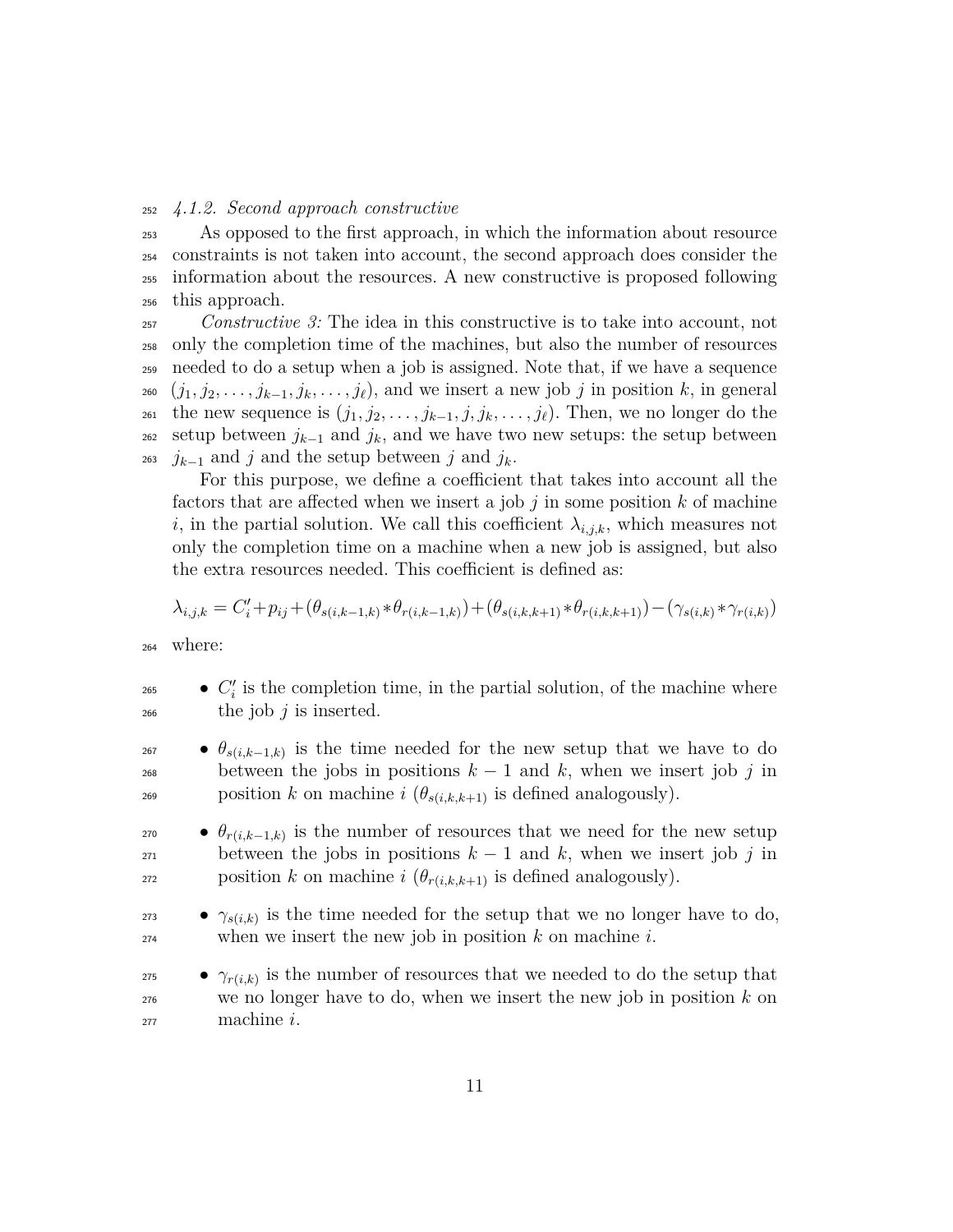This constructive inserts each pending job at each position of the partial solution. Afterwards, we calculate the  $\lambda$  value and assign the job that generates <sup>280</sup> [t](#page-32-4)he lowest value of  $\lambda$ . This algorithm follows the strategy proposed by [Diana](#page-32-4) [et al.](#page-32-4) [\(2014\)](#page-32-4). The novelty we introduce consists of considering the information about the new resources constraint, to build solutions that need less resources (possibly allowing an increase in makespan). This fact makes the repairing mechanism of phase 2 easier, because the solution built in the constructive phase is closer to feasibility.

<sup>286</sup> Algorithm [3](#page-12-0) summarizes this constructive procedure.

## <span id="page-12-0"></span>**Algorithm 3** Constructive 3

 $\overline{N^* \leftarrow N}$ **while**  $N^* \neq \emptyset$  **do foreach**  $j \in N^*$  **do foreach**  $i \in M$  **do** Find the best position *k* to insert *j* and save  $\lambda_{i,j,k}$ ; **end end**  $(i^*, j^*, k^*) = \arg \min_{i,j,k} {\lambda_{i,j,k}};$ Insert  $j^*$  on  $i^*$  in position  $k^*$ ; *N*<sup>∗</sup> ← *N*<sup>∗</sup>  $\setminus \{j^*\};$ **end**

 It is important to clarify that the solutions obtained by any of the three constructive algorithms proposed in this section may be non feasible, in the <sup>289</sup> sense that more than  $R_{\text{max}}$  resources may be needed at some points in time. Therefore, the repairing mechanism in Section [4.2](#page-12-1) is implemented for all three constructive algorithms, which aims at ensuring that the resources used at any point in time do not exceed *R*max.

#### <span id="page-12-1"></span><sup>293</sup> *4.2. Repairing phase*

 Once all jobs are assigned and sequenced, it is necessary to evaluate the solution obtained in order to verify if the resource constraints are satisfied. In case more than *R*max resources are needed at one point in time, the solution must be repaired. In this section, these evaluation and repairing methods are explained.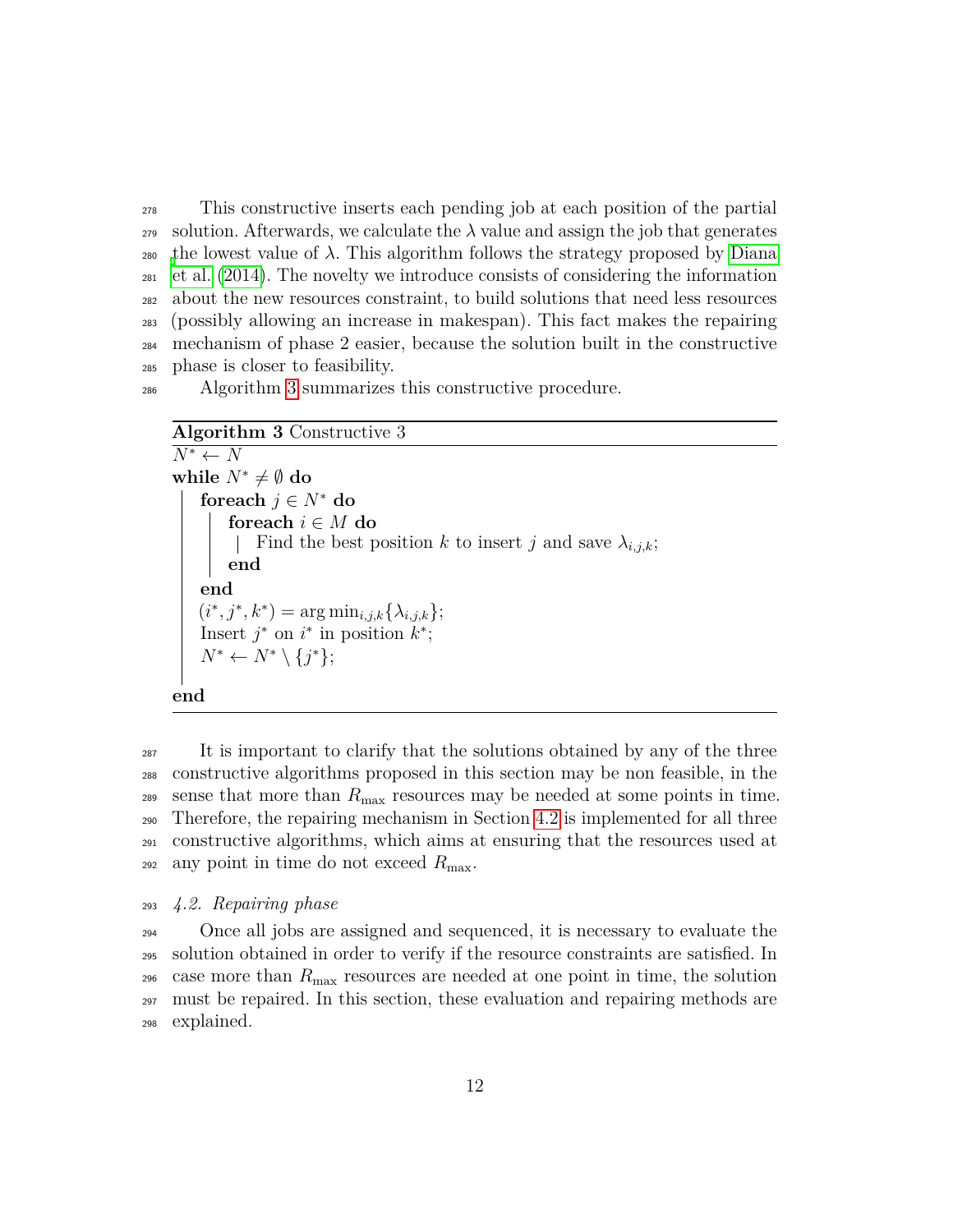The evaluation method consists of calculating the total resources needed at each time instant. If the resource constraints are satisfied at one instant, we evaluate the next time instant. This process is repeated until all the sequence is evaluated or until we find an instant at which the resource constraints are not satisfied. Figure [2](#page-14-1) illustrates an example of the repairing mechanism in a solution with 6 jobs, 3 machines and 3 resources available to do the setups. Grey boxes represent jobs being processed, the number inside them being the job index. White boxes represent machine setups. Inside them we see the setup times and resources needs. In Figure [2\(a\),](#page-14-2) we can see that the resource constraints are satisfied until instant 4. In instant 5, 5 resources in total are 309 needed to do the setups in machines 1 and 2. Since  $R_{\text{max}} = 3$ , this solution needs to be repaired.

<sup>311</sup> The proposed repairing mechanism consists of postponing the beginning of the setup that starts the latest, out of the setups that overlap at this time instant, until the completion time of the setup finishing first. Then, the consumption of resources is re-evaluated and if the resource constraints are satisfied, we evaluate the next time instant. In this case, the setup on machine  $316\quad 2$  is postponed two time units until the setup on machine 1 ends (Figure [2\(b\)\)](#page-14-3). It is important to mention that if there are several such setups that start at the same time, the rule to break ties is to postpone the setup that is done in the machine with lowest completion time  $C_i$ . Algorithm [4](#page-13-0) summarizes this repairing procedure.

## <span id="page-13-0"></span>**Algorithm 4** Repairing mechanism

| for $t < t_{\text{max}}$ do                                        |  |
|--------------------------------------------------------------------|--|
| Evaluate the consumption of resources at instant $t$ ;             |  |
| <b>if</b> consumption of resources $> R_{\text{max}}$ then         |  |
| Postpone the beginning of the setup in the machine that begins the |  |
| latest out of those that overlap at instant $t$ ;                  |  |
| end                                                                |  |
| end                                                                |  |

## <sup>321</sup> Hereinafter, we denote the three heuristics algorithms as follows:

- $\bullet$  Heuristic 1: Constructive  $1 + \text{Repairing mechanism.}$
- $\bullet$  Heuristic 2: Constructive 2 + Repairing mechanism.
- $\bullet$  Heuristic 3: Constructive 3 + Repairing mechanism.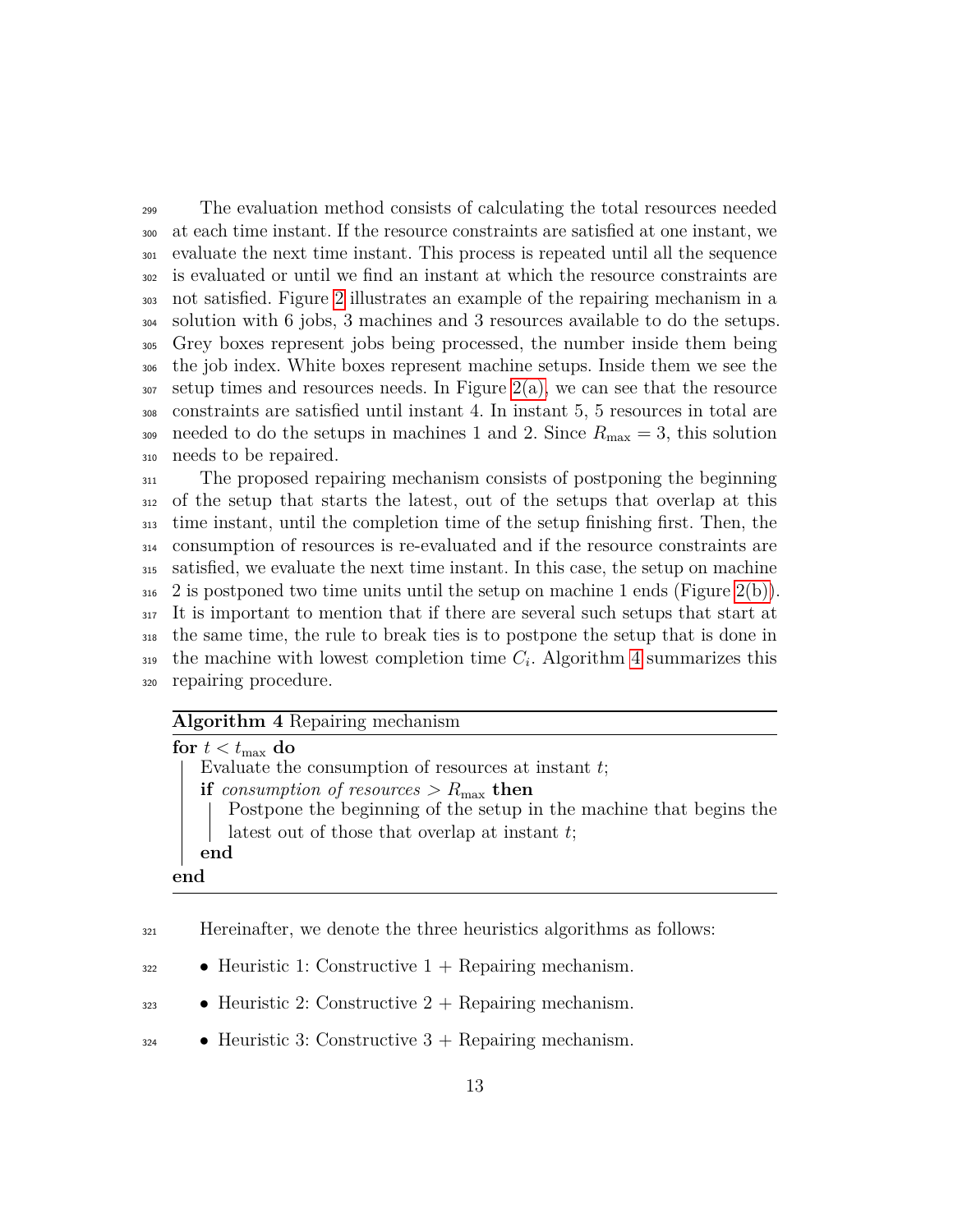<span id="page-14-2"></span>

(a) Non feasible solution. (b) Feasible solution.

<span id="page-14-3"></span><span id="page-14-1"></span>Figure 2: Example Repairing mechanism.

#### <span id="page-14-0"></span>**5. GRASP Algorithm**

 As we will see in the experiments section, the results of the heuristics proposed in Section [4](#page-8-0) are far from the optimal solutions. Therefore, in this section we propose multi-start methods based on the heuristics above, in order to find a greater variety of solutions. Multi-start methods are well- know algorithms to diversify the solutions found, in order to overcome local optimality. More specifically, we propose a GRASP (Greedy Randomized Adaptive Search Procedure) algorithm. As stated in the literature review, this type of algorithm is one of the most commonly used multi-start methods. A complete GRASP iteration has two phases: one phase that consists of constructing a partial solution (see Section [5.1\)](#page-14-4), and a second phase that consists of applying a local search procedure in order to improve the solution found in the constructive phase (see Section [5.2\)](#page-15-0).

#### <span id="page-14-4"></span>*5.1. Randomization of the constructive phase*

 Randomization in the constructive phase is widely used in combinatorial optimization in order to avoid local optimality. In this section, we propose the following randomization of the constructive algorithms proposed in Section [4.](#page-8-0) During the assignment process, instead of choosing the best candidate according to the assignment rule defined, we assign at random one candidate  $_{344}$  from a restricted candidate list (RCL). The size of the RCL depends on an  $\alpha$ 345 value  $(\alpha \in [0, 1])$  that we calibrate in the experiments section. The closer  $\alpha$  is to 1, the larger the size of RCL.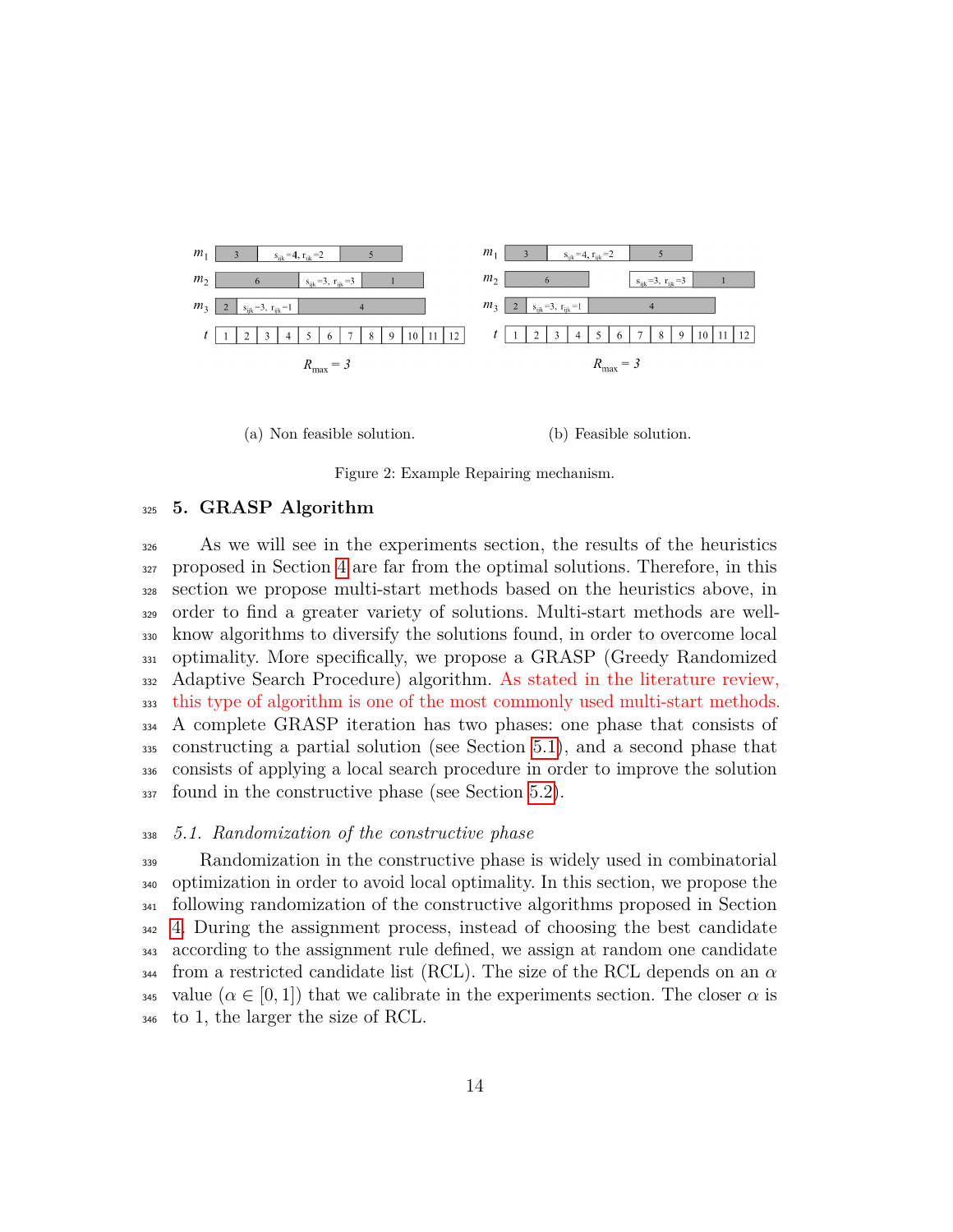### <span id="page-15-0"></span>*5.2. Local search*

 In order to improve the makespan of the sequences obtained by the constructive phase of the GRASP algorithms, a local search consisting of three different phases is proposed. These three phases follow the same philosophy as the second approach (See Section [4.1\)](#page-9-0). They seek for changes in the sequence that take into account not only the completion times on the machines, but also the amount of resources needed. Once all jobs are assigned and sequenced in the constructive phase, the next three local search phases are applied in the following order:

- 1. Internal swap
- 2. External swap
- 3. External insertion

 Before and between these operations, the solution is evaluated (and re- paired by the repairing mechanism, if necessary) in order to keep the current best solution. After applying the repairing mechanism, the solution may have idle times as we can see in the Figure [2](#page-14-1) b). However, we justify to the left this solution before applying the next local search, a procedure we call "shiftleft()", which deletes idle times. This operation possibly introduces infeasibility into the partial solution. If the external swap or the external insertion find a better solution than the current solution, the whole process is repeated after the completion of the external insertion. Algorithm [5](#page-16-0) shows a pseudocode of the local search.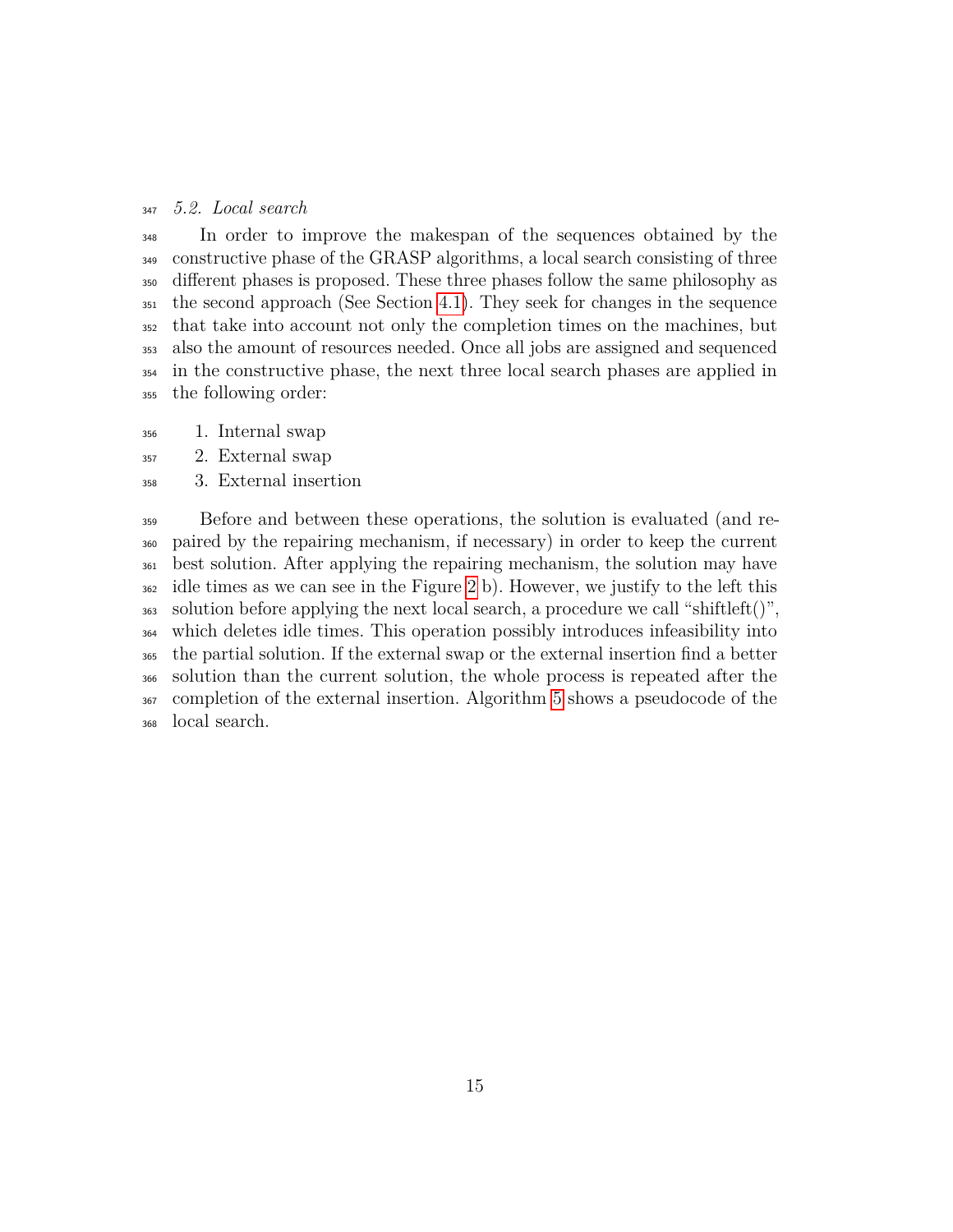<span id="page-16-0"></span>**Algorithm 5** Pseudocode Local search.

```
Current solution \leftarrow Initial solution
Current solution \leftarrow Apply Repairing mechanism
Best solution \leftarrow Current solution
StopCriteria \leftarrow Falsewhile StopCriteria = F alse do
   StopCriteria \leftarrow TrueShiftLeft(Current solution)
   Current solution ← Apply Internal swap
   Current solution \leftarrow Apply Repairing mechanism
   if Current solution < Best solution then
    \Box Best solution \leftarrow Current solution
   end
   ShiftLeft(Current solution)
   Current solution ← Apply External swap
   Current solution \leftarrow Apply Repairing mechanism
   if Current solution < Best solution then
       Best solution \leftarrow Current solution
       StopCriteria \leftarrow Falseend
   ShiftLeft(Current solution)
   Current solution ← Apply External insertion
   Current solution \leftarrow Apply Repairing mechanism
   if Current solution < Best solution then
       Best solution \leftarrow Current solution
       StopCriteria \leftarrow Falseend
end
```
<sup>369</sup> We now explain each of the three local search phases more in detail.

## <sup>370</sup> *5.2.1. Internal swap*

This operation is widely used in scheduling problems, as for example in [Vallada and Ruiz](#page-35-0) [\(2011\)](#page-35-0), [Diana et al.](#page-32-4) [\(2014\)](#page-32-4) and [Arnaout et al.](#page-32-2) [\(2010\)](#page-32-2). In this operation, for each job  $j$  on each machine  $i$ , we test a swap between job *j* and any other job *k* processed on the same machine. Note that, after such swap, in general, there will be two setups that we no longer do, and two new setups. For each such swap, we compute a coefficient that considers, not only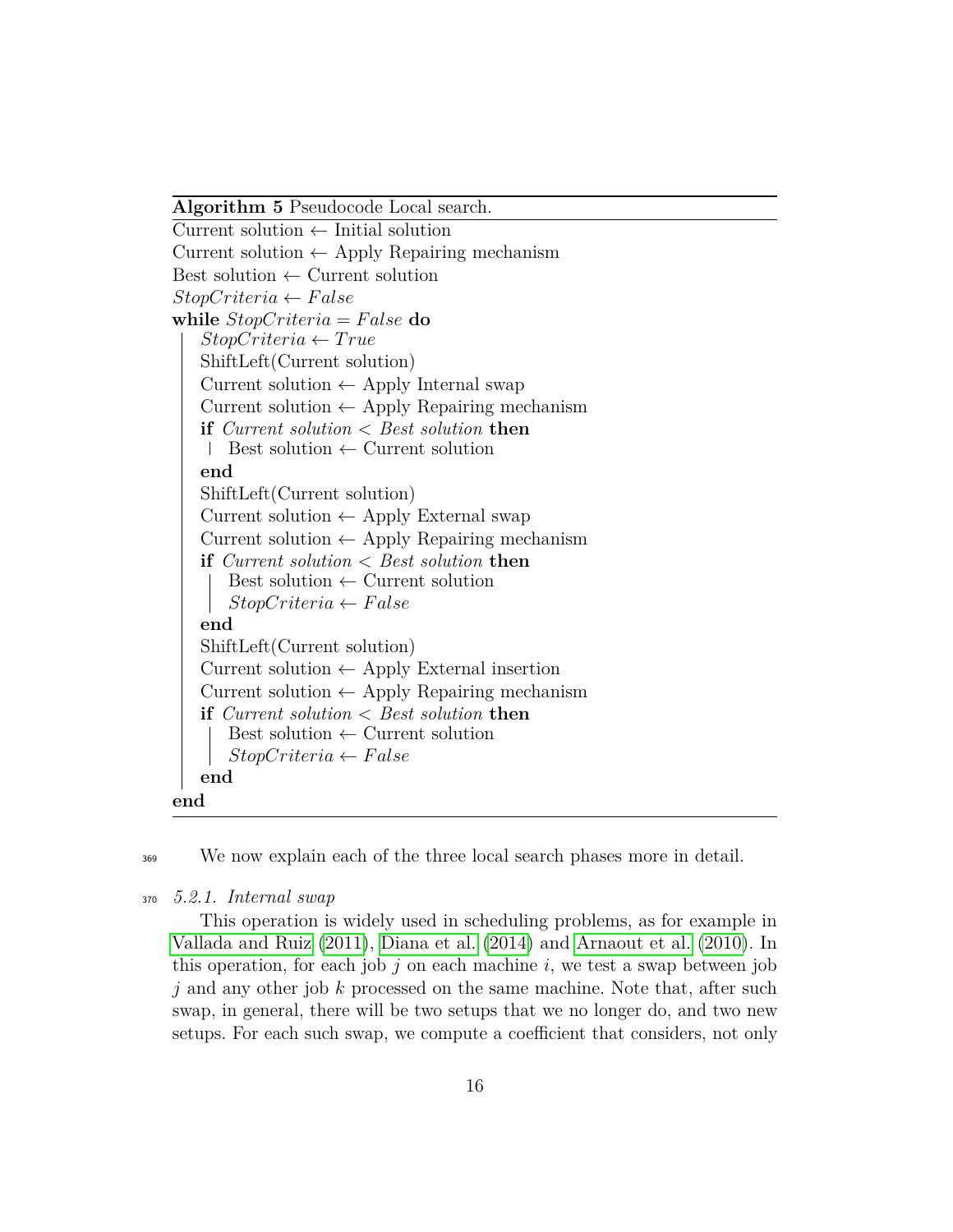the completion time of the machines, but also the number of resources needed. We call this coefficient  $S_{(j,k)}$  and is defined as:

$$
S_{(j,k)} = (\gamma_{s(j,k)} * \gamma_{r(j,k)}) - (\theta_{s(j,k)} * \theta_{r(j,k)}),
$$

<sup>371</sup> where:

| 372 | • $\gamma_{s(j,k)}$ is the time needed for the setups that we no longer have to do |
|-----|------------------------------------------------------------------------------------|
| 373 | when we apply the internal swap.                                                   |

- $\gamma_{r(j,k)}$  is the number of resources needed to do the setups that we no <sup>375</sup> longer have to do, when we apply the internal swap.
- $\theta_{s(j,k)}$  is the time needed for the new setups that we have to do when <sup>377</sup> we apply the internal swap.
- $\theta$ <sup>*r*</sup>(*j,k*) is the number of resources that we need for the new setups that <sup>379</sup> we have to do when we apply the internal swap.

 After evaluating all the possible swaps, we keep the swap that generates the  $\log_3 1$  largest  $S_{(j,k)}$ . We repeat this process while we improve the solution. Algorithm [6](#page-18-0) summarizes the internal swap process. For the sake of brevity,  $j \in i$  means that job *j* is assigned to machine *i*.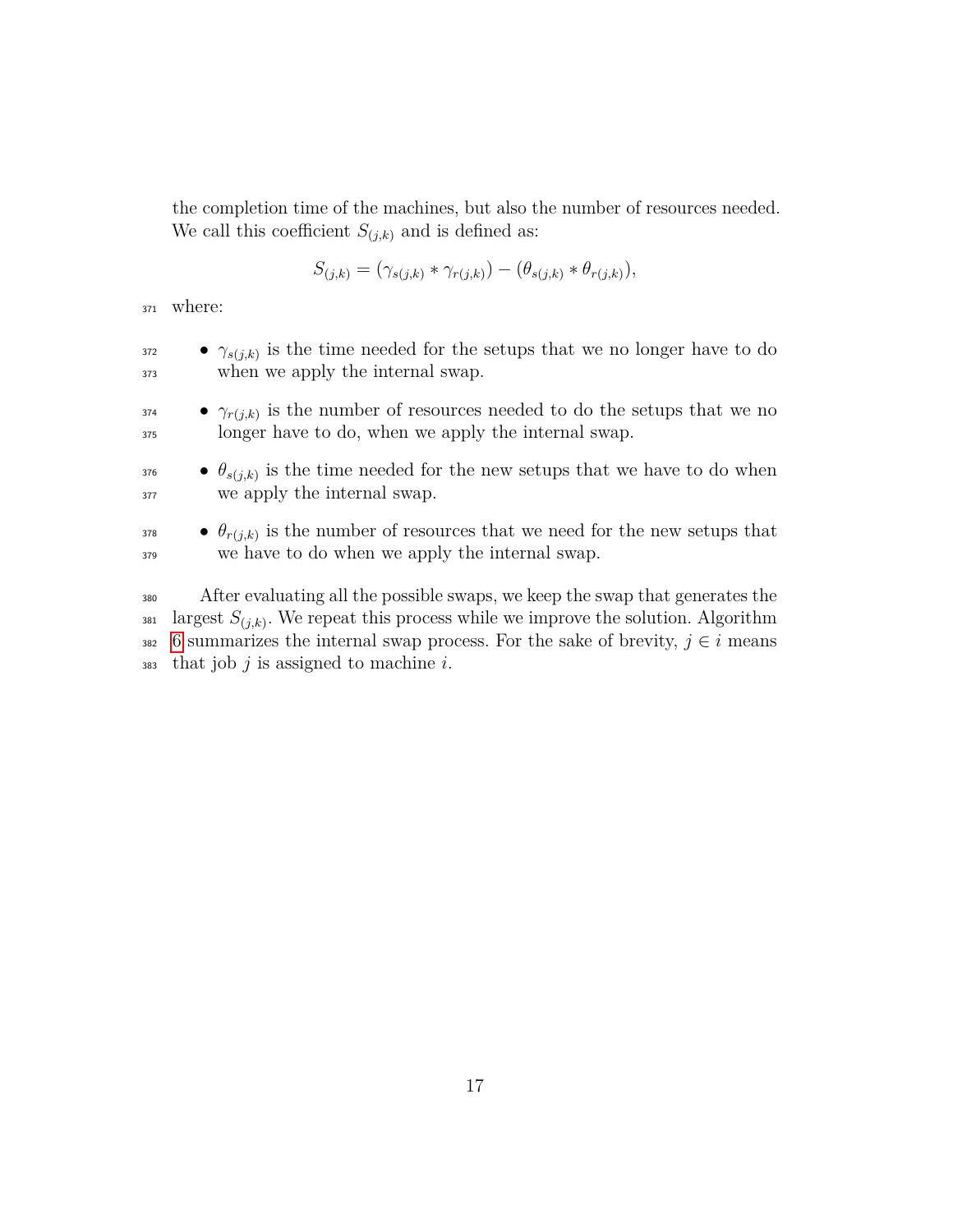<span id="page-18-0"></span>**Algorithm 6** Internal swap.

```
StopCriteria \leftarrow Falsewhile StopCriteria = F alse do
   StopCriteria \leftarrow Trueforeach i \in M do
        Best \, Swap \leftarrow 0foreach j \in i do
           foreach k \in i and k \neq j do
               Test the swap job j with job k and compute S_{(i,k)}if S_{(j,k)} > Best \; Swap \; thenBest Swap \leftarrow S_{(j,k)}StopCriteria ← F alse
               end
           end
        end
       Do Best Swap
   end
end
```
## <sup>384</sup> *5.2.2. External swap*

To explain the external swap, we define  $i'$  as the machine yielding the makespan. In the external swap, we try to swap each job *j* previously assigned on the machine *i*', with each job *k* of each of the other machines  $i \neq i'$ . Note that, after each such external swap, in general, there will be two setups in each machine that we no longer have to do, and two new setups on each of the two machines. When we test a swap, we compute a coefficient that follows the same idea as the previous internal swap, defined as:

$$
S_{(i,j,k)} = (\rho_{(i,j,k)} + \gamma_{s(i,j,k)} * \gamma_{r(i,j,k)}) - (\phi_{(i,j,k)} + \theta_{s(i,j,k)} * \theta_{r(i,j,k)}),
$$

<sup>385</sup> where:

- $\rho_{(i,j,k)}$  is the sum of the processing times of the swapped jobs in the <sup>387</sup> original sequence.
- $\phi_{(i,j,k)}$  is the sum of the processing times of the swapped jobs after the <sup>389</sup> swap.
- $\bullet \ \gamma_{s(i,j,k)}$  is the time needed for the setups that we no longer have to do <sup>391</sup> (on the two machines) when we apply the external swap.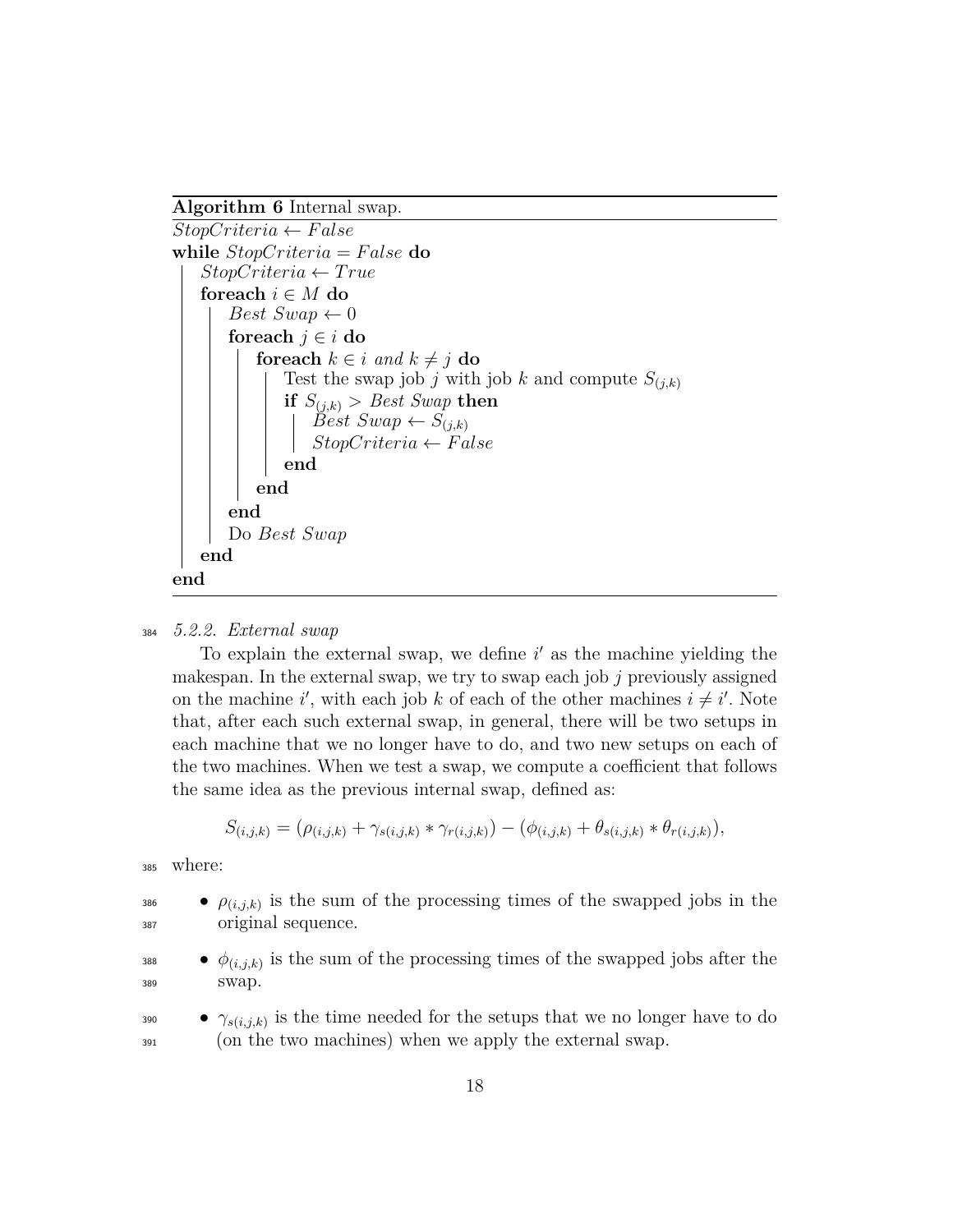- $\gamma_{r(i,j,k)}$  is the number of resources needed for the setups that we no <sup>393</sup> longer have to do (on the two machines), when we apply the external <sup>394</sup> swap.
- $\bullet$   $\theta_{s(i,j,k)}$  is the time needed for the new setups (on the two machines).
- $\theta$ <sup>*t*</sup>(*i,j,k*) is the number of resources needed for the new setups (on the <sup>397</sup> two machines).

<sup>398</sup> When all swaps are tested, we keep the swap that generates the largest  $S_{(i,j,k)}$ . We repeat this process while we improve the solution. Algorithm [7](#page-19-0) <sup>400</sup> summarizes the external swap operation.

# <span id="page-19-0"></span>**Algorithm 7** External swap.

```
StopCriteria \leftarrow Falsewhile StopCriteria = F alse do
    StopCriteria \leftarrow TrueBest \, Swap \leftarrow 0i' \leftarrow Makespan Machine\textbf{for each } j \in i' \textbf{ do}\textbf{for each } i \in M \setminus \{i'\} \textbf{ do}foreach k \in i do
                 Test the swap j - k and compute S_{(i,j,k)}if S_{(i,j,k)} > Best \; Swap \; thenBest Swap \leftarrow S_{(i,j,k)}StopCriteria ← F alse
                 end
             end
        end
    end
    Do Best Swap
end
```
<sup>401</sup> *5.2.3. External insertion*

This operation consists of testing the insertion of each job scheduled on the machine *i*' that defines the makespan, in each position on the other machines. Note that, after one such insertion, in general, on machine *i*' there are two setups that we no longer do, and one new setup. Besides, on the machine where the job is inserted, there will be two new setups, and one of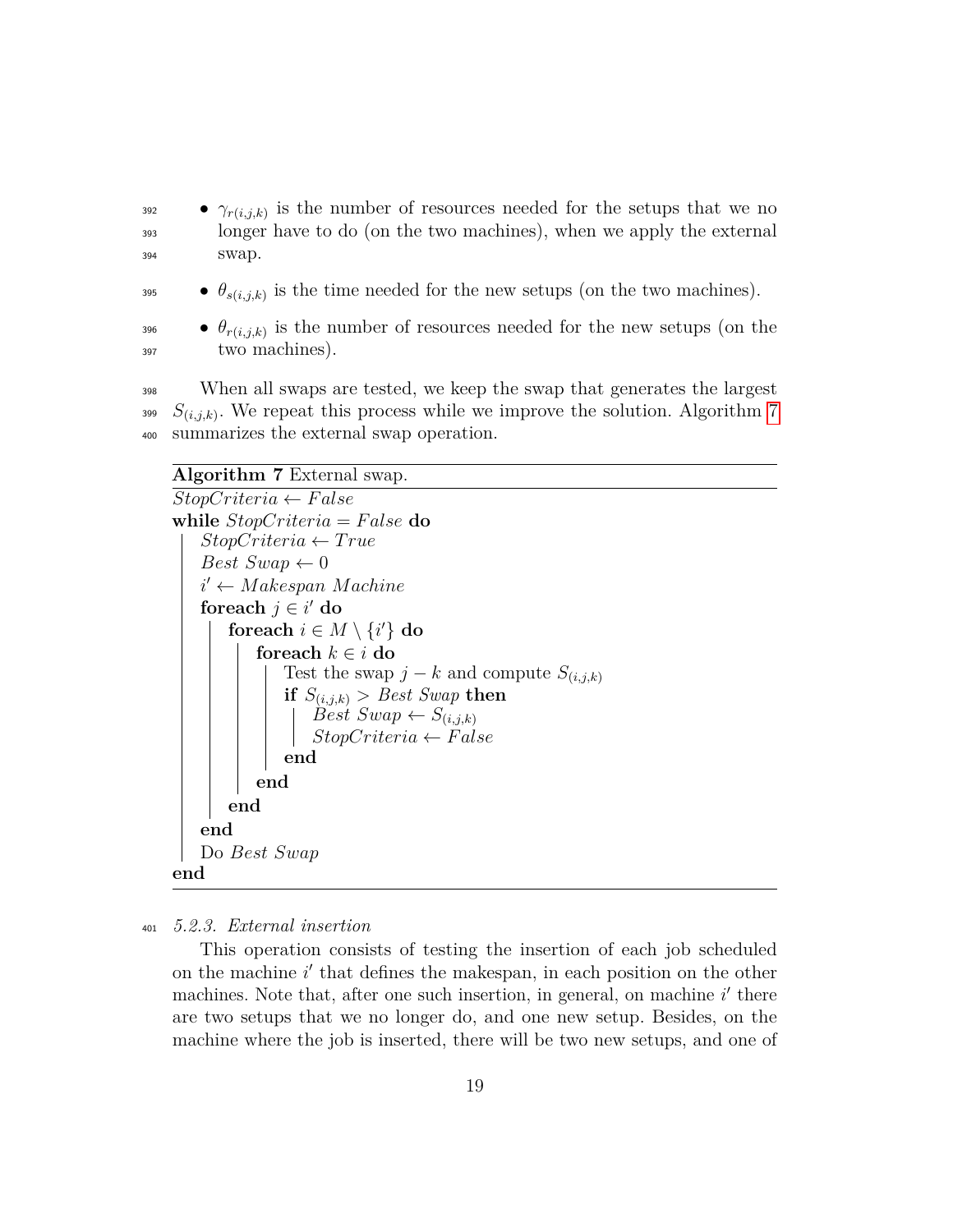the original setups is no longer done. As in the internal and external swaps, we compute a coefficient that considers the completion time on the machines and the amount of resources needed in the sequence, seeking to reduce this consumption of resources (without significantly increasing the completion time). By abuse of notation, we call this coefficient  $S_{(i,j,k)}$  defined as:

$$
S_{(i,j,k)} = (C_{max} + \gamma_{s(i,j,k)} * \gamma_{r(i,j,k)}) - (C^*_{(i,j,k)} + \theta_{s(i,j,k)} * \theta_{r(i,j,k)}),
$$

<sup>402</sup> where:

- $\bullet$   $C_{\text{max}}$  is the makespan in the original sequence.
- $C^*_{(i,j,k)}$  is the completion time of the machine *i* after job *j* is inserted in <sup>405</sup> position *k*.
- $\bullet \ \gamma_{s(i,j,k)}$  is the time needed for the setups that we no longer have to do <sup>407</sup> (on the two machines) when we apply the external insertion.
- $\gamma_{r(i,j,k)}$  is the number of resources needed for the setups that we no <sup>409</sup> longer have to do (on the two machines).
- $\theta_{s(i,j,k)}$  is the time needed for the new setups (on the two machines).
- $\theta_{r(i,j,k)}$  is the number of resources needed for the new setups (on the <sup>412</sup> two machines).

<sup>413</sup> When all insertions are tested, we keep the insertion that yields the largest  $S_{(i,j,k)}$ . When an insertion is done, this operation is completed. Algorithm [8](#page-21-1) <sup>415</sup> summarizes the external insertion process.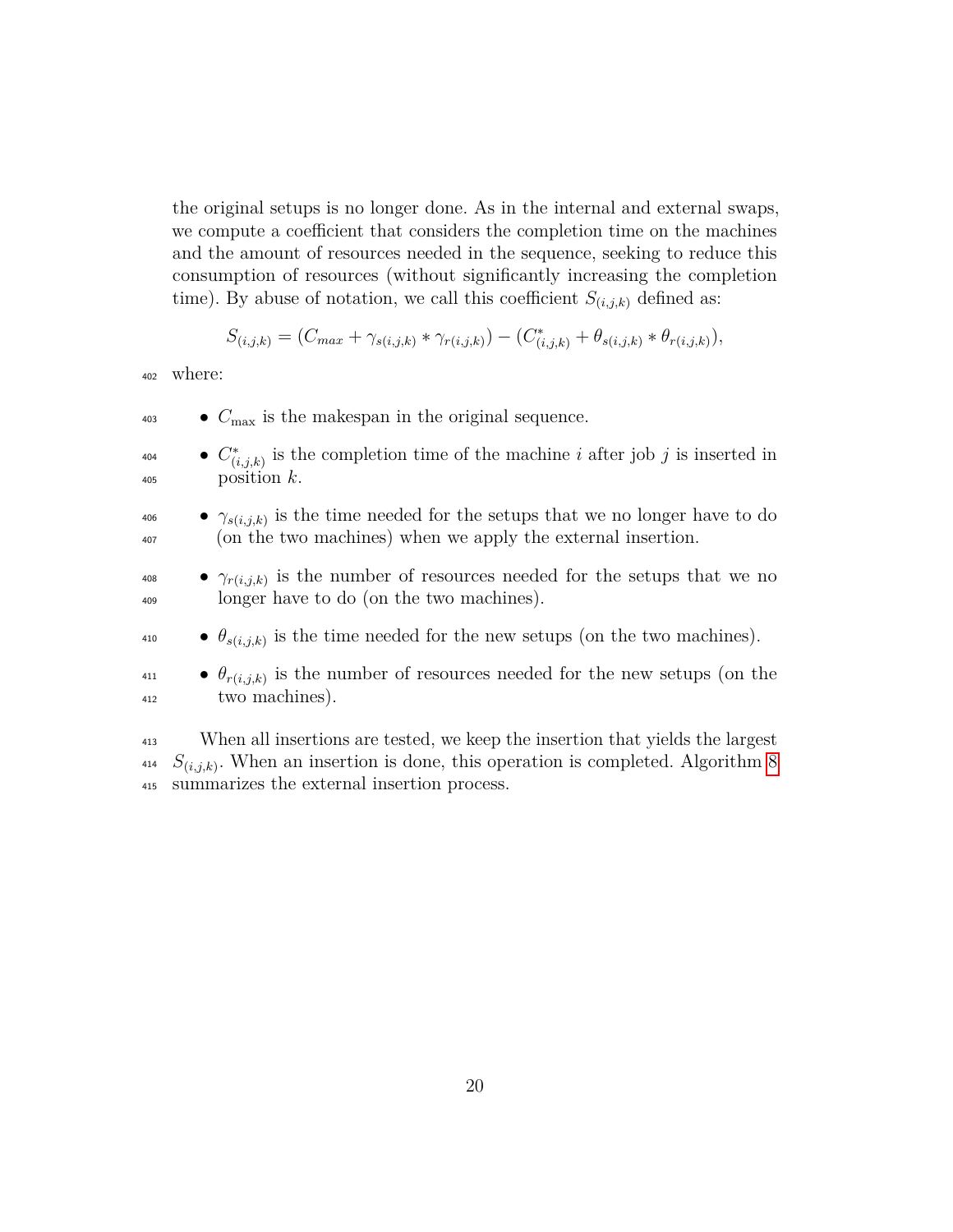<span id="page-21-1"></span>**Algorithm 8** External Insertion.

```
Best Insertion \leftarrow 0i' \leftarrow Makespan Machine\textbf{for each } j \in i' \textbf{ do}\textbf{for each } i \in M \setminus \{i'\} \textbf{ do}foreach k ∈ i do
              Test the insertion of job j, in position k of machine i, and compute
               S(i,j,k)
               \mathbf{if} \ S_{(i,j,k)} > Best \ Swap \ \mathbf{then}\hat{B}est Insertion \leftarrow S_{(i,j,k)}end
         end
    end
end
Do Best Insertion
```
### <span id="page-21-0"></span><sup>416</sup> **6. Computational experiments**

 In order to assess the efficiency and quality of the algorithms proposed in this paper, we test them on a randomly generated benchmark. The benchmark consists of two sets of small and large instances, and is based on the one used in [Vallada and Ruiz](#page-35-0) [\(2011\)](#page-35-0). Since those are instances for the problem without resources (UPMS), they are here completed by adding the resource  $\alpha_{22}$  needs  $(r_{ijk})$  and the number of available resources  $(R_{\text{max}})$ , as will be explained 423 later. The set of small instances has 640 instances, with  $n \in \{6, 8, 10, 12\}$  and  $m \in \{2, 3, 4, 5\}$ . The set of large instances has 1000 instances with *n* ∈ {50*,* 100*,* 150*,* 200*,* 250} and *m* ∈ {10*,* 15*,* 20*,* 25*,* 30}. For both groups of instances, the setup times were generated by an integer uniform distribution  $_{427}$  in the ranges:  $\{1-9\}$ ,  $\{1-49\}$ ,  $\{1-99\}$  and  $\{1-124\}$ . The processing times for both groups of instances were generated by an integer uniform distribution between 1 and 99. By combining the different values of *n*, the different values of *m* and the four different distributions for the setup times, we have: 1)  $431 \quad 4x4x4 = 64$  different configurations for the small instances. 2)  $5x5x4 = 100$  different configurations for the large instances. Each such configuration has been randomly replicated 10 times, having in total 640 small instances and 1000 large instances. Instances and complete results are available from the authors upon request.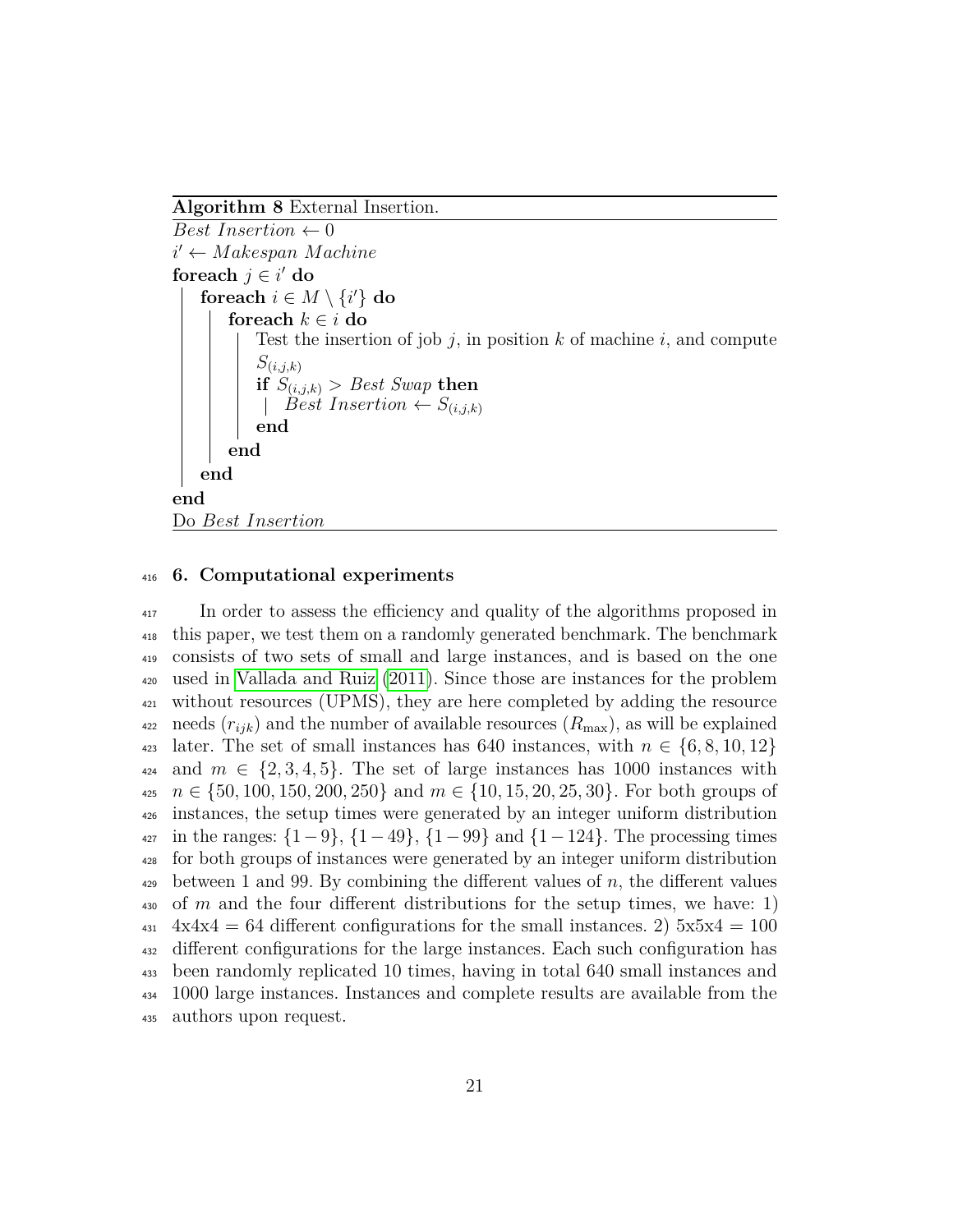Over these instances we have added the following input data. For small <sup>437</sup> instances, the maximum number of available resources  $(R_{\text{max}})$  was generated by an integer uniform distribution between 1 and 2. For large instances, *R*max was generated by an integer uniform distribution between 3 and 4. For both instances, the resource needs *rijk* were generated by an integer uniform distribution between 1 and *R*max.

<sup>442</sup> The experiments were run on a Pentium core i7 PC running at 2.60 GHz and 8 GB of RAM memory under Windows 10 64 bit. The platform used for <sup>444</sup> the codes is Microsoft Visual Studio 2013 and the methods were coded in  $C#$ under the same .NET Framework.

 In order to compare the proposed algorithms, the Relative Percentage Deviation (*RP D*) is computed for each algorithm and instance, according to the following expression:

$$
RPD = \frac{C_{\text{max}}(alg) - C_{\text{max}}(best)}{C_{\text{max}}(best)} \cdot 100,
$$

<sup>449</sup> where  $C_{\text{max}}(alg)$  is the makespan of the solution obtained with the algorithm tested and *C*max(*best*) is the best known makespan for the instance.

#### *6.1. Heuristics in solutions solved to optimality*

 The *MILP* model was implemented using CPLEX 12.6. Only the instances <sup>453</sup> with  $n = 6$  were tested, as for larger values of *n* the *MILP* seldom returns the optimal solution.

 The solver was allowed to run for 1 hour. After this time, the solver was able to find the optimal solution for 140 of these 160 instances. In this section, the three proposed deterministic algorithms (Section [4.1\)](#page-9-0) are compared with these optimal solutions.

<sup>459</sup> Table [1](#page-23-0) shows the average *RPD* between the solutions obtained by each <sub>460</sub> heuristic and the optimal solutions, on these instances. Columns "Av.  $t(ms)$ " show the average CPU times, in milliseconds, of each heuristic, for each value of *m*. Column "% optimal" shows the percentage of optimal solutions found by the *MILP* model, for each value of *m*. Column "Avg. *t*(*s*)" shows the average CPU times, in seconds, of the *MILP* model.

 We observe that the solutions obtained by the heuristics of the first approach yield lower *RP D* than the heuristic of the second approach. We underline that Heuristic 2 yields the lowest average *RP D* and seems to be the fastest, in this set of instances.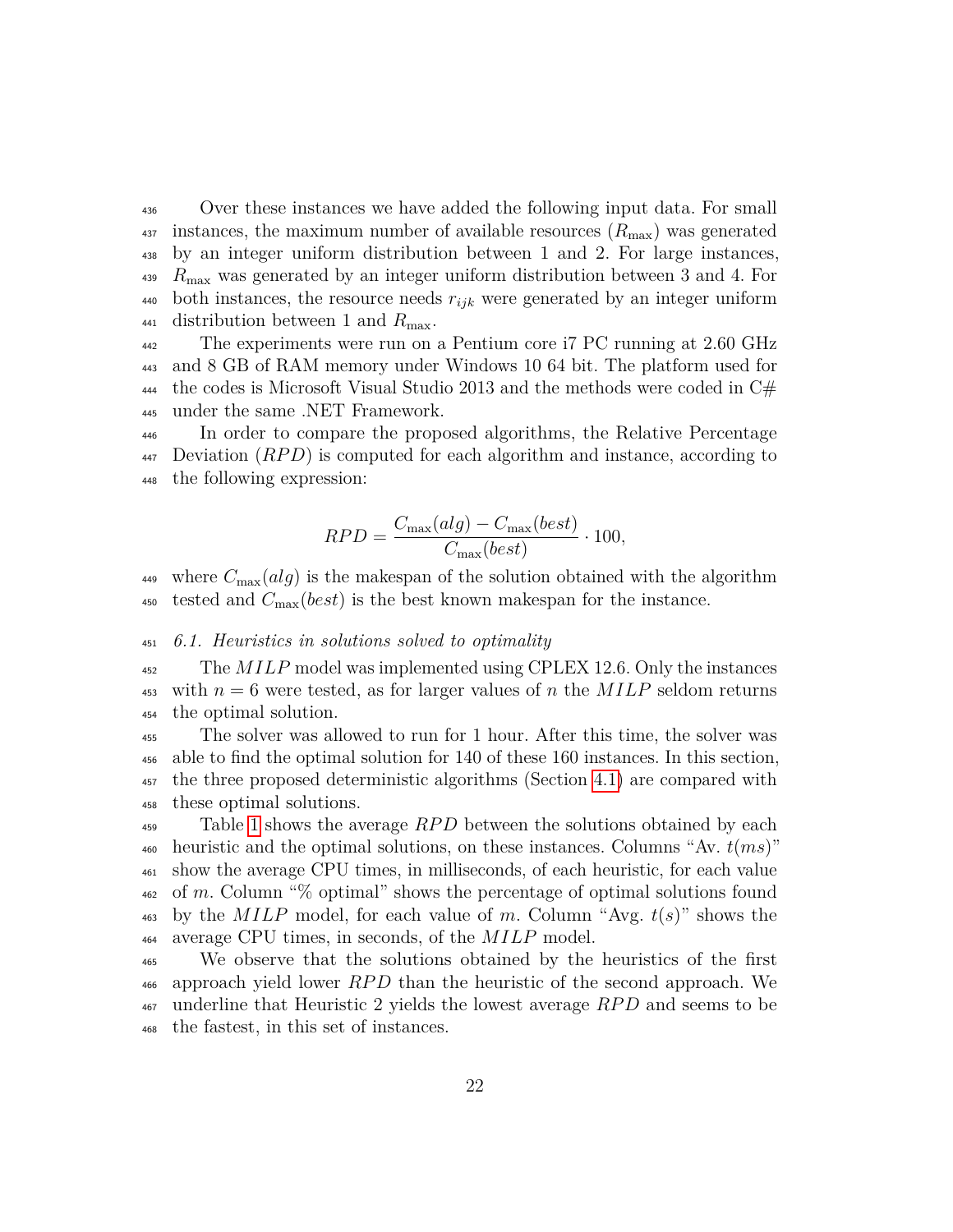|         |             |             | First Approach |             | Second Approach |             |                   |             |  |
|---------|-------------|-------------|----------------|-------------|-----------------|-------------|-------------------|-------------|--|
|         | Heuristic 1 |             | Heuristic 2    |             | Heuristic 3     |             | <i>MILP</i> Model |             |  |
| Size    | <i>RPD</i>  | Av. $t(ms)$ | <i>RPD</i>     | Av. $t(ms)$ | RPD             | Av. $t(ms)$ | % of optimal      | Avg. $t(s)$ |  |
| 6x2     | 13.43       | 5.33        | 16.09          | 4.21        | 12.56           | 5.45        | 52.5              | 1881.90     |  |
| 6x3     | 23.46       | 5.35        | 20.45          | 4.35        | 24.40           | 5.65        | 87.5              | 1069.10     |  |
| 6x4     | 28.02       | 5.28        | 14.61          | 4.01        | 29.51           | 5.61        | 100               | 716.61      |  |
| 6x5     | 27.61       | 5.21        | 8.00           | 4.15        | 28.47           | 5.41        | 77.5              | 1093.03     |  |
| Average | 23.13       | 5.29        | 14.79          | 4.18        | 23.74           | 5.53        | 79.37             | 1190.16     |  |

<span id="page-23-0"></span>Table 1: Average Relative Percentage Deviation (*RP D*) in instances solved to optimality for deterministic algorithms.

# <sup>469</sup> *6.2. Heuristics in small instances*

<sup>470</sup> We continue with the comparison among the three heuristics in all 640 <sup>471</sup> small instances. Table [2](#page-23-1) shows the *RP D* and the average time in milliseconds <sup>472</sup> of each algorithm, for each group of instances. We can see that Heuristic 2 473 yields slightly better *RPD* than the other algorithms. We can also see that <sup>474</sup> the CPU times of the three algorithms are similar.

|             |            | First Approach | Second Approach |             |             |       |  |
|-------------|------------|----------------|-----------------|-------------|-------------|-------|--|
|             |            | Heuristic 1    |                 | Heuristic 2 | Heuristic 3 |       |  |
| <b>Size</b> | <i>RPD</i> | t(ms)          | RPD             | t(ms)       | RPD         | t(ms) |  |
| 6x2         | 8.06       | 5.32           | 9.58            | 5.41        | 8.67        | 6.01  |  |
| 6x3         | 12.67      | 5.35           | 8.57            | 5.49        | 13.85       | 7.01  |  |
| 6x4         | 18.86      | 5.21           | 6.07            | 5.21        | 20.20       | 7.13  |  |
| 6x5         | 18.30      | 5.23           | 1.46            | 4.45        | 19.03       | 6.91  |  |
| 8x2         | 3.13       | 5.42           | 9.32            | 5.53        | 3.96        | 7.13  |  |
| 8x3         | 9.56       | 6.3            | 11.71           | 5.62        | 9.75        | 7.34  |  |
| 8x4         | 17.03      | 6.32           | 10.08           | 5.74        | 15.47       | 7.41  |  |
| 8x5         | 16.05      | 5.92           | 11.04           | 5.69        | 19.62       | 7.03  |  |
| 10x2        | 5.26       | 6.52           | 7.42            | 6.58        | 5.40        | 7.29  |  |
| 10x3        | 8.45       | 6.6            | 5.85            | 6.9         | 8.29        | 7.35  |  |
| 10x4        | 11.31      | 6.65           | 12.02           | 6.88        | 12.94       | 7.37  |  |
| 10x5        | 13.34      | 5.98           | 8.92            | 5.59        | 13.28       | 7.01  |  |
| 12x2        | 5.18       | 9.01           | 8.93            | 9.45        | 3.58        | 8.56  |  |
| 12x3        | 8.03       | 8.89           | 10.88           | 9.23        | 6.51        | 9.12  |  |
| 12x4        | 8.03       | 7.9            | 13.85           | 8.53        | 6.93        | 9.23  |  |
| 12x5        | 12.88      | 7.84           | 18.98           | 7.86        | 9.74        | 8.03  |  |
| Average     | 11.01      | 6.53           | 9.67            | 6.51        | 11.07       | 7.49  |  |

<span id="page-23-1"></span>Table 2: Comparison between deterministic algorithms in small instances.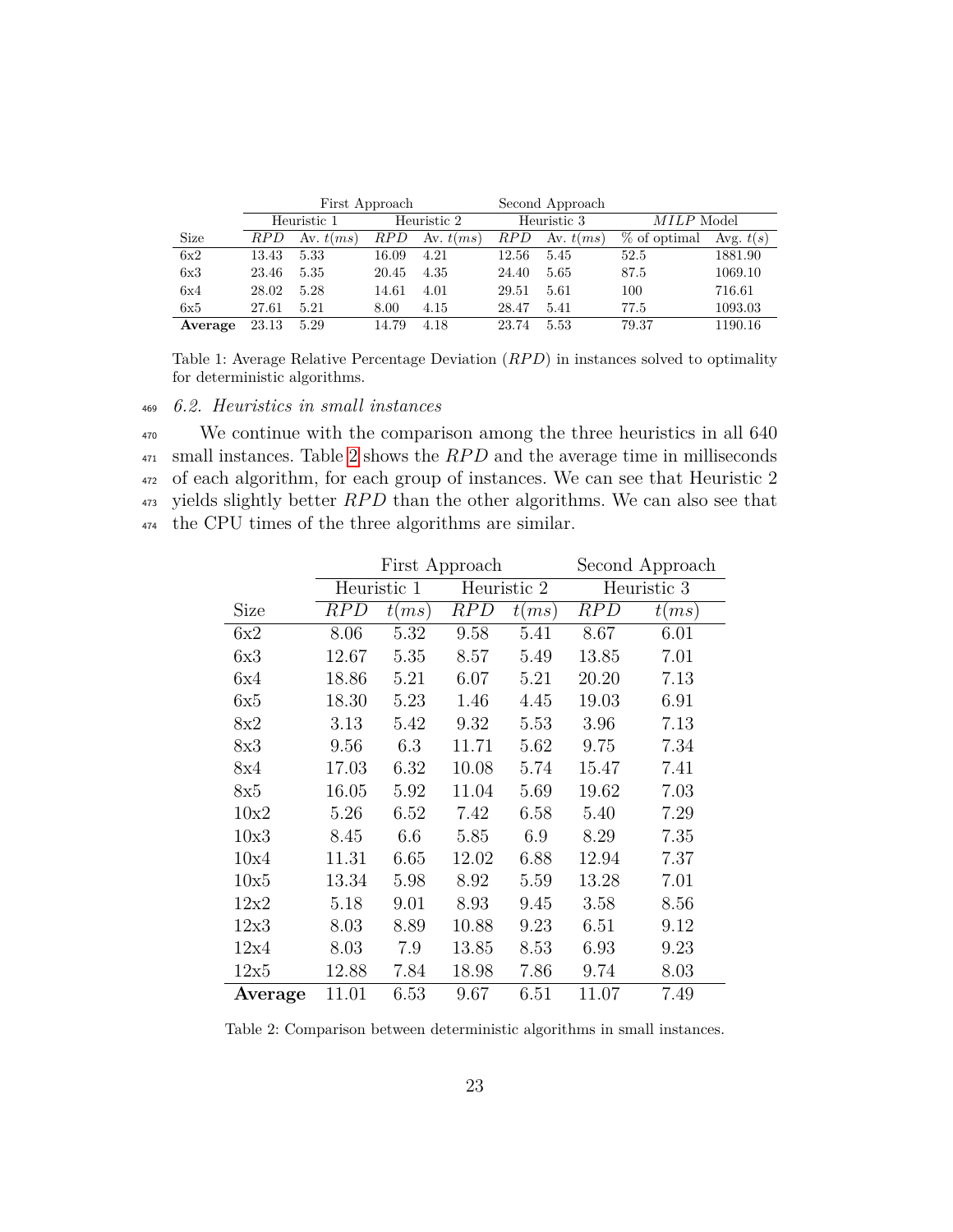In order to verify if such differences are maintained when the size of the instances increase, the results over the large set are analyzed in the next section.

## *6.3. Heuristics in large instances*

<sup>479</sup> In Table [3](#page-25-0) the *RPD* and average CPU time in seconds, for the three heuristics are shown. As opposed to small instances, in the large instances we can see greater differences between the heuristics. It is specially interesting to note that Heuristic 1 and Heuristic 2 (which do not consider information about resources in the constructive phase) perform much worse than Heuristic 3 (which does consider the information about the resources). We observe that the *RP D* of Heuristic 3 is less than 1%, while the other heuristics have *RP D* close to 40% and 70%, respectively. These large differences in the performances of the heuristics proposed are due to the fact that Heuristic 3 considers the resources during the constructive phase, whereas Heuristics 1 and 2 do not. These results also empirically prove that modifying algorithms so that resources are considered in the constructive phase, really improves the quality of the solutions returned. A reason for this is that the repairing phase is easier for Heuristic 3, as the solution obtained during the constructive phase is closer to being feasible.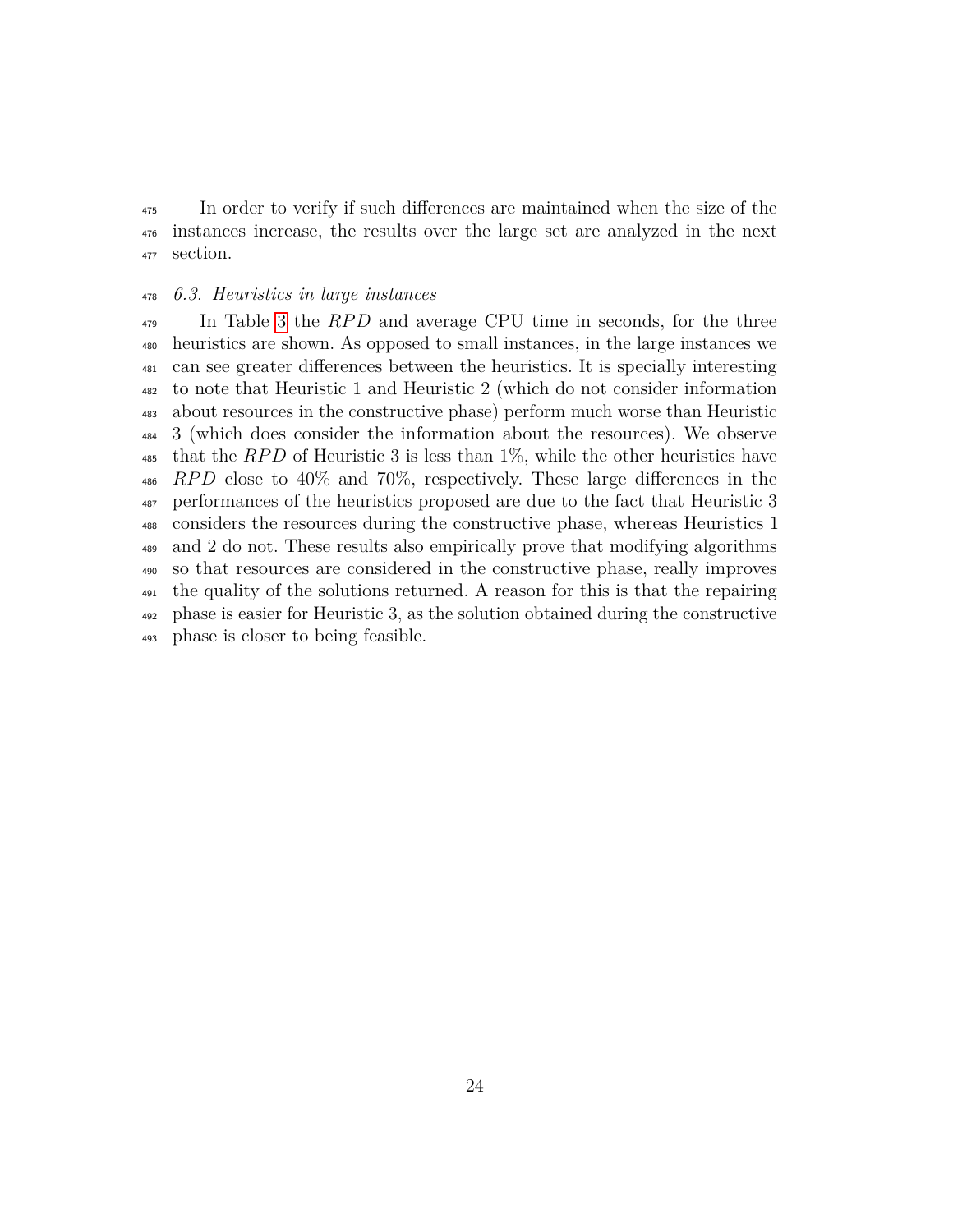|         |                  | First Approach    |                  | Second Approach   |                  |       |  |  |
|---------|------------------|-------------------|------------------|-------------------|------------------|-------|--|--|
|         | Heuristic 1      |                   |                  | Heuristic 2       | Heuristic 3      |       |  |  |
| Size    | $R\overline{PD}$ | $\overline{t(s)}$ | $\overline{RPD}$ | $\overline{t(s)}$ | $\overline{RPD}$ | t(s)  |  |  |
| 50x10   | 39.84            | 0.010             | 49.11            | 0.009             | 2.39             | 0.014 |  |  |
| 50x15   | 38.51            | 0.009             | 57.37            | 0.007             | 0.19             | 0.010 |  |  |
| 50x20   | 38.52            | 0.012             | 73.44            | 0.010             | 0.12             | 0.021 |  |  |
| 50x25   | 38.98            | 0.013             | 67.99            | 0.008             | 0.52             | 0.023 |  |  |
| 50x30   | 39.30            | 0.018             | 55.02            | 0.009             | 0.58             | 0.020 |  |  |
| 100x10  | 37.53            | 0.042             | 42.85            | 0.012             | 0.78             | 0.045 |  |  |
| 100x15  | 38.08            | 0.039             | 65.05            | 0.014             | 0.12             | 0.047 |  |  |
| 100x20  | 37.43            | 0.041             | 75.89            | 0.020             | 0.00             | 0.052 |  |  |
| 100x25  | $38.15\,$        | 0.040             | 74.99            | 0.019             | 0.00             | 0.049 |  |  |
| 100x30  | 37.72            | 0.043             | 80.11            | 0.020             | 0.00             | 0.050 |  |  |
| 150x10  | 37.37            | 0.081             | 57.64            | 0.070             | 0.01             | 0.091 |  |  |
| 150x15  | 37.54            | 0.080             | 68.98            | 0.075             | 0.00             | 0.089 |  |  |
| 150x20  | 37.87            | 0.078             | 76.29            | 0.071             | 0.00             | 0.084 |  |  |
| 150x25  | 38.35            | 0.083             | 75.82            | 0.070             | 0.00             | 0.094 |  |  |
| 150x30  | 38.21            | 0.089             | 78.88            | 0.078             | 0.00             | 0.124 |  |  |
| 200x10  | 39.07            | 0.120             | 53.04            | 0.090             | 0.07             | 0.353 |  |  |
| 200x15  | 40.44            | 0.140             | 70.78            | 0.099             | 0.00             | 0.362 |  |  |
| 200x20  | 41.20            | 0.138             | 74.14            | 0.109             | 0.00             | 0.342 |  |  |
| 200x25  | 42.18            | 0.233             | 81.30            | 0.098             | 0.00             | 0.456 |  |  |
| 200x30  | 42.23            | 0.288             | 85.32            | 0.094             | 0.00             | 0.488 |  |  |
| 250x10  | 42.95            | 0.399             | 59.09            | 0.204             | 0.03             | 0.501 |  |  |
| 250x15  | 43.48            | 0.322             | 73.25            | 0.284             | 0.00             | 0.531 |  |  |
| 250x20  | 44.27            | 0.343             | 80.12            | 0.293             | 0.00             | 0.553 |  |  |
| 250x25  | 44.34            | 0.464             | 82.01            | 0.286             | 0.00             | 0.609 |  |  |
| 250x30  | 45.61            | 0.589             | 83.12            | 0.400             | 0.00             | 0.700 |  |  |
| Average | 39.97            | 0.148             | 69.66            | 0.098             | 0.19             | 0.228 |  |  |

<span id="page-25-0"></span>Table 3: Comparison between deterministic algorithms in large instances.

# <sup>494</sup> *6.4. GRASP in instances solved to optimality*

 In this section we show the results of the GRASP algorithms introduced in Section [5.](#page-14-0) These algorithms will stop when a time limit is reached as explained later. Table [4](#page-26-0) shows the *RP D* of the three GRASP algorithms for different 498 values of  $\alpha$  and for different values of  $m$  in the instances solved to optimality. 499 Column " $t(s)$ " shows the time limits for all algorithms for each combination of *m* and *n*. We observe that for GRASP 1 and GRASP 2, the results are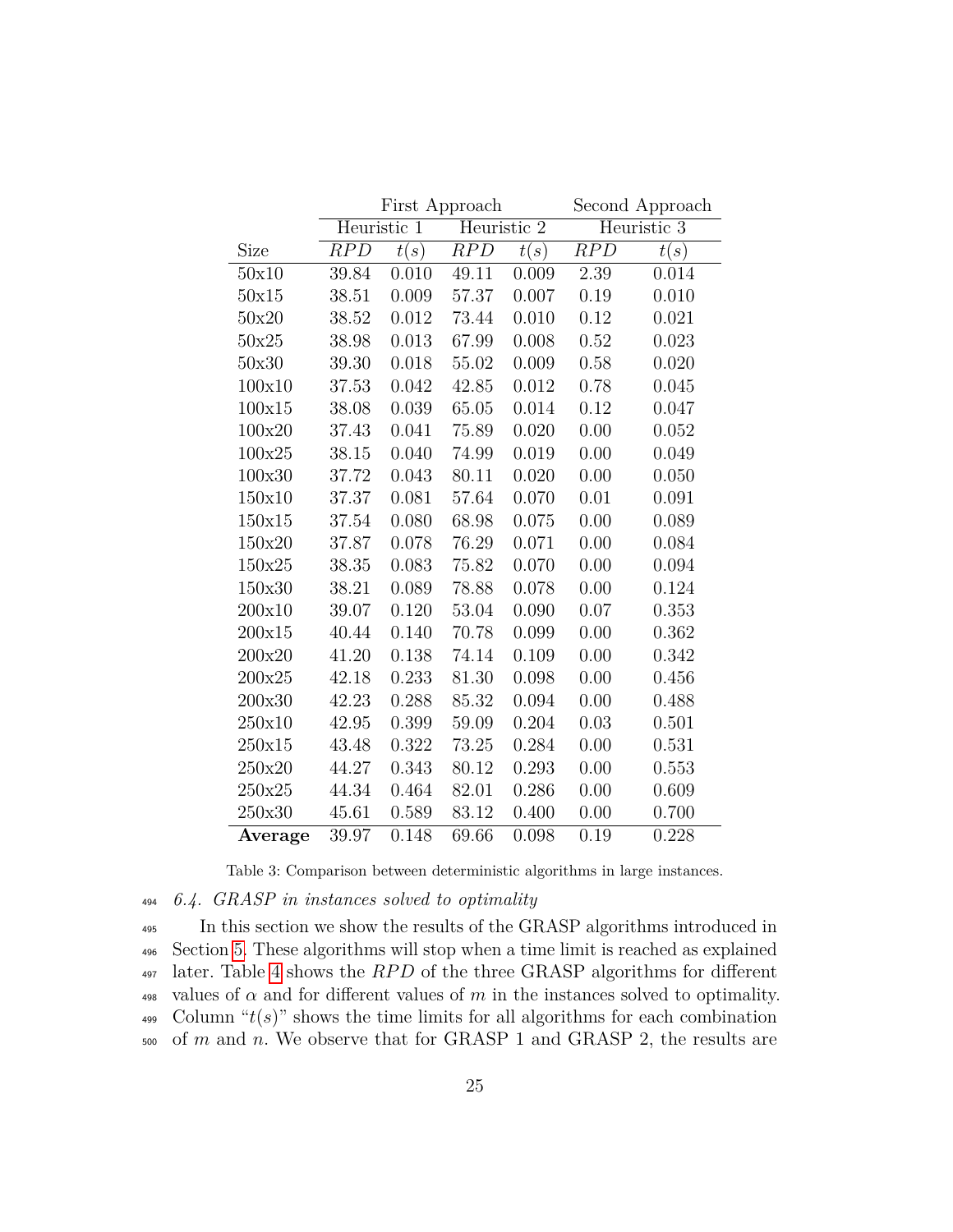$\frac{501}{201}$  better with larger  $\alpha$ , while for GRASP 3, the results are better with smaller  $\alpha$ . Note that there is a small difference between GRASP 2 and GRASP 3:  $503$  GRASP 2 with  $\alpha = 0.75$  has an average *RPD* of 3.35%, while GRASP 3 with  $\alpha = 0.25$  has an average *RPD* of 2.77%. It seems that, as opposed to the <sup>505</sup> heuristics, the GRASP in which the information about resources is considered <sup>506</sup> in the constructive phase (GRASP 3) yields lower *RP D*, in the instances <sup>507</sup> solved to optimality.

|         |      | First Approach  |                |                 |                 |                |                 |                    | Second Approach |                 |
|---------|------|-----------------|----------------|-----------------|-----------------|----------------|-----------------|--------------------|-----------------|-----------------|
|         |      | GRASP 1         |                |                 | GRASP 2         |                |                 | GRASP <sub>3</sub> |                 |                 |
| Size    | t(s) | $\alpha = 0.25$ | $\alpha = 0.5$ | $\alpha = 0.75$ | $\alpha = 0.25$ | $\alpha = 0.5$ | $\alpha = 0.75$ | $\alpha = 0.25$    | $\alpha = 0.5$  | $\alpha = 0.75$ |
| 6x2     |      | 8.17            | 7.65           | 6.08            | 8.48            | 2.89           | 1.91            | 3.53               | 1.66            | 1.53            |
| 6x3     | 3    | 12.48           | 8.92           | 8.13            | 12.23           | 7.73           | 5.97            | 3.57               | 3.83            | 4.65            |
| 6x4     | 3    | 15.49           | 10.90          | 7.91            | 11.95           | 5.74           | 2.53            | 2.40               | 4.53            | 8.34            |
| 6x5     | 3    | 18.00           | 9.16           | 10.82           | 6.43            | 4.67           | 2.99            | 1.59               | 2.51            | 3.73            |
| Av. RPD |      | 13.53           | 9.16           | 8.24            | 9.77            | 5.26           | 3.35            | 2.77               | 3.13            | 4.56            |

<span id="page-26-0"></span>Table 4: Average Relative Percentage Deviation (*RP D*) in instances solved to optimality for GRASP algorithms.

#### <sup>508</sup> *6.5. GRASP in small instances*

<sub>509</sub> Table [5](#page-27-0) shows the average *RPD* for the three GRASP algorithms with  $\frac{1}{510}$  different values of  $\alpha$  in the small instances. We observe that the algorithms with the first approach (GRASP 1 and GRASP 2) perform better with higher value of *α*, while GRASP 3 performs better with lower value of *α*. In order to check if the differences in the average *RP D* are statistically significant, an analysis of variance (ANOVA), [Montgomery](#page-34-10) [\(2012\)](#page-34-10) is applied. We consider *RP D* as the response variable. Two factors are analyzed: ALGORITHM  $\in$  {GRASP 1, GRASP 2, GRASP 3}, and ALPHA  $\in$  {0.25, 0.5, 0.75}. Figure  $_{517}$  [3\(a\)](#page-27-1) shows the means plot with LSD intervals at the 95% confidence level for factor ALGORITHM. We observe that there are statistically significant differences between GRASP 1 and the other GRASP algorithms. However, there are no statistically significant differences (overlapped intervals) between GRASP 2 and GRASP 3, although the average *RP D* of GRASP 3 is lower. Figure [3\(b\)](#page-27-2) shows the interaction plot between the two factors considered. 523 We observe that GRASP 3 performs better with lower  $\alpha$  (less randomness),  $_{524}$  while the algorithms with the first approach perform better with larger  $\alpha$ (more randomness).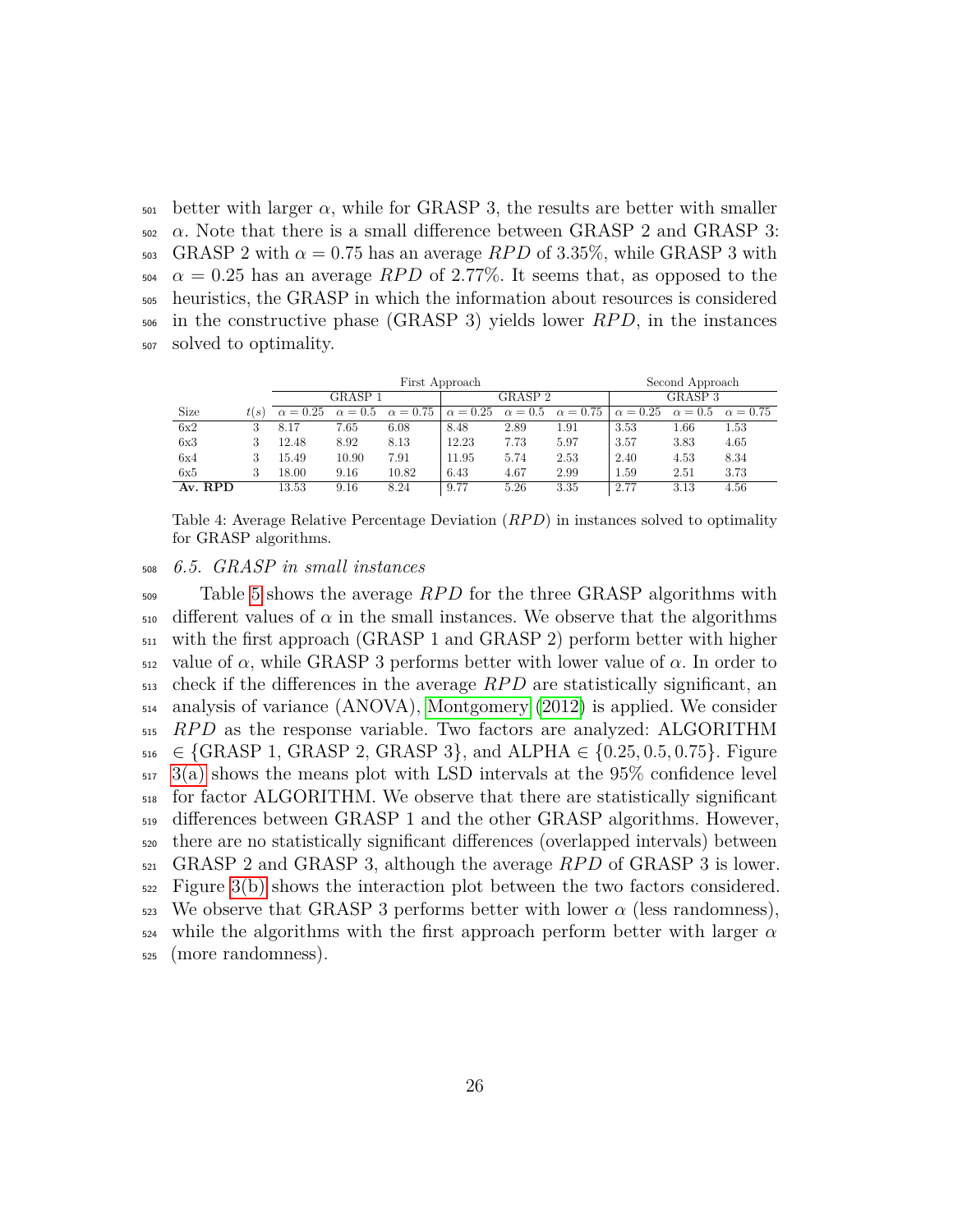|         |      | First Approach  |                    |                 |                 |                    |                 |                 | Second Approach |                 |  |
|---------|------|-----------------|--------------------|-----------------|-----------------|--------------------|-----------------|-----------------|-----------------|-----------------|--|
|         |      |                 | GRASP <sub>1</sub> |                 |                 | GRASP <sub>2</sub> |                 |                 | GRASP 3         |                 |  |
| Size    | t(s) | $\alpha = 0.25$ | $\alpha = 0.5$     | $\alpha = 0.75$ | $\alpha = 0.25$ | $\alpha = 0.5$     | $\alpha = 0.75$ | $\alpha = 0.25$ | $\alpha = 0.5$  | $\alpha = 0.75$ |  |
| 6x2     | 3    | 7.32            | 5.78               | 4.76            | 9.57            | 2.79               | 1.16            | 2.65            | 1.35            | 1.58            |  |
| 6x3     | 3    | 12.08           | 7.64               | 6.91            | 10.37           | 6.12               | 4.45            | 2.43            | $2.05\,$        | 3.37            |  |
| 6x4     | 3    | 15.32           | 10.73              | 7.74            | 11.76           | 5.56               | 2.35            | 2.23            | 4.36            | 8.19            |  |
| 6x5     | 3    | 17.83           | 9.20               | 10.53           | 6.27            | 4.69               | 2.71            | 1.51            | 2.27            | 3.37            |  |
| 8x2     | 3    | 7.21            | 4.44               | 3.73            | 10.22           | 5.32               | 2.55            | 1.19            | 1.14            | 2.42            |  |
| 8x3     | 3    | 13.37           | 9.65               | 8.63            | 17.13           | 5.46               | 2.53            | 4.05            | 3.95            | 7.72            |  |
| 8x4     | 3    | 19.23           | 12.57              | 11.77           | 18.12           | 9.00               | 3.41            | 3.88            | 6.36            | 10.06           |  |
| 8x5     | 3    | 18.43           | 16.75              | 18.15           | 12.83           | 9.77               | 7.14            | 5.31            | 8.26            | 9.54            |  |
| 10x2    | 5    | 6.64            | 5.55               | 3.99            | 5.53            | 2.99               | 1.97            | 2.08            | 2.82            | 3.34            |  |
| 10x3    | 5    | 12.28           | 9.36               | 7.29            | 11.76           | 6.50               | 4.30            | 3.70            | 4.54            | 7.55            |  |
| 10x4    | 5    | 13.38           | 11.44              | 7.00            | 15.66           | 9.79               | 5.44            | 2.18            | 5.31            | 10.96           |  |
| 10x5    | 5    | 19.49           | 12.72              | 10.97           | 12.79           | 8.20               | 6.23            | 5.41            | 7.08            | 10.21           |  |
| 12x2    | 5    | 5.89            | 3.98               | 3.55            | 5.47            | 4.26               | 3.18            | 3.06            | 4.02            | 4.92            |  |
| 12x3    | 5    | 8.62            | 6.69               | $5.51\,$        | 9.61            | 7.59               | 4.46            | 3.43            | 6.77            | 9.77            |  |
| 12x4    | 5    | 12.73           | 9.51               | 7.16            | 13.59           | 5.76               | 4.18            | 6.23            | 11.13           | 12.29           |  |
| 12x5    | 5    | 17.01           | 15.56              | 11.51           | 10.32           | 9.32               | 4.09            | 5.28            | 14.79           | 14.37           |  |
| Av. RPD |      | 12.93           | 9.47               | 8.07            | 11.31           | 6.44               | 3.76            | 3.41            | 5.39            | 7.48            |  |

<span id="page-27-0"></span>Table 5: Average Relative Percentage Deviation (*RP D*) for GRASP algorithms in small instances.

<span id="page-27-1"></span>

(a) Means Plot and LSD intervals. (b) Interaction Plot.

#### <span id="page-27-2"></span>Figure 3: ANOVA in small instances.

<sup>526</sup> *6.6. Comparison between GRASP algorithms in large instances*

 Regarding the large instances, Table [6](#page-28-0) shows the results obtained by each GRASP algorithm for different values of *α*. Note that the CPU time *t*(*s*) increases with the size of the instance. Similarly as the small instances, the algorithms following the first approach (GRASP 1 and GRASP 2) perform  $_{531}$  better with higher value of  $\alpha$ , while GRASP 3 performs better with lower value of  $\alpha$ . Besides, in this group of instances, we observe large differences 533 between the two approaches. GRASP 3 with  $\alpha = 0.25$  yields an average *RPD*  of 0.52%, while the other GRASP algorithms yields an average *RP D* greater than 40%. As stated earlier, these large differences among the two approaches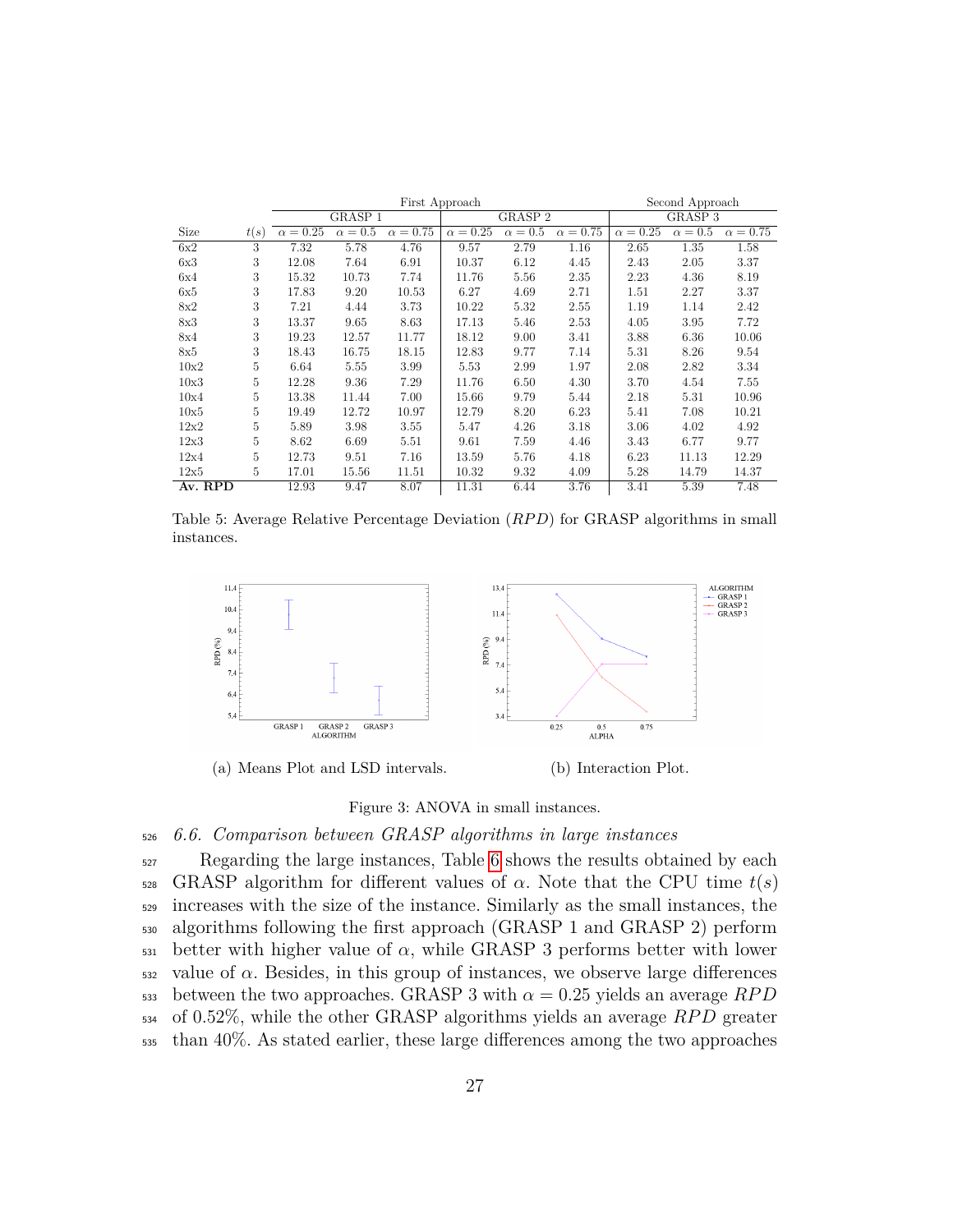may be because the second approach (GRASP 3) generates solutions closer to feasibility and the repairing mechanism modifies less the initial solution. As in the small instances group, an ANOVA is applied in order to validate <sub>539</sub> if the differences are statistically significant with the same response variable and factors. Figure [4\(a\)](#page-29-1) shows the means plot with LSD intervals at the 95% confidence level for large instances and factor ALGORITHM. We confirm that the algorithm following the second approach (GRASP 3) yields significantly lower *RP D* than the algorithms following the first approach. As in small instances, in the interaction plot in Figure [4\(b\)](#page-29-2) we observe that GRASP 3  $_{545}$  performs better with lower  $\alpha$ . Nevertheless, as opposed to the small instances, GRASP 1 performs better with lower *α*.

|         |      | $\quad$ First Approach |                    |                 |                            |                    |                 | Second Approach |                |                    |
|---------|------|------------------------|--------------------|-----------------|----------------------------|--------------------|-----------------|-----------------|----------------|--------------------|
|         |      |                        | GRASP <sub>1</sub> |                 |                            | GRASP <sub>2</sub> |                 |                 |                | GRASP <sub>3</sub> |
| Size    | t(s) | $\alpha = 0.25$        | $\alpha = 0.5$     | $\alpha = 0.75$ | $\alpha = 0.\overline{25}$ | $\alpha = 0.5$     | $\alpha = 0.75$ | $\alpha = 0.25$ | $\alpha = 0.5$ | $\alpha = 0.75$    |
| 50x10   | 10   | 16.81                  | 21.67              | 32.81           | 21.15                      | 21.14              | 19.19           | 2.87            | 8.78           | 19.81              |
| 50x15   | 10   | 37.09                  | 44.62              | 50.67           | 32.22                      | 36.33              | 34.03           | 1.33            | 9.65           | 25.15              |
| 50x20   | 10   | 37.12                  | 47.70              | 65.06           | 36.33                      | 40.71              | 39.99           | 0.64            | 14.34          | 28.14              |
| 50x25   | 10   | 43.06                  | 56.78              | 78.76           | 34.55                      | 33.88              | 36.85           | 0.00            | 18.66          | 34.77              |
| 50x30   | 10   | 32.54                  | 57.67              | 88.57           | 22.30                      | 28.58              | 19.71           | 3.57            | 17.89          | 40.12              |
| 100x10  | 20   | 31.10                  | 28.46              | 42.27           | 25.50                      | 27.23              | 31.10           | 0.55            | 9.47           | 25.10              |
| 100x15  | 20   | 45.36                  | 45.29              | 65.65           | 38.23                      | 40.61              | 45.36           | 0.21            | 11.18          | 26.71              |
| 100x20  | 20   | 52.56                  | 51.37              | 76.33           | 50.75                      | 48.52              | 52.56           | 0.00            | 13.88          | 29.33              |
| 100x25  | 20   | 54.66                  | 56.08              | 86.27           | 53.03                      | 54.03              | 54.66           | 0.18            | 13.53          | 30.69              |
| 100x30  | 20   | 57.46                  | 55.90              | 90.54           | 50.56                      | 48.12              | 57.46           | 0.72            | 13.74          | 34.33              |
| 150x10  | 30   | 19.85                  | 26.15              | 32.20           | 29.06                      | 27.26              | 30.31           | 0.23            | 7.21           | 18.99              |
| 150x15  | 30   | 34.90                  | 42.65              | 49.82           | 44.09                      | 43.83              | 45.04           | 0.34            | 8.52           | 21.87              |
| 150x20  | 30   | 41.71                  | 48.01              | 57.41           | 51.76                      | 51.74              | 57.31           | 0.69            | 9.18           | 24.49              |
| 150x25  | 30   | 42.26                  | 51.79              | 62.05           | 55.45                      | 51.44              | 59.72           | 0.31            | 12.59          | 27.20              |
| 150x30  | 30   | 40.46                  | 50.12              | 62.34           | 57.66                      | 53.36              | 55.72           | 0.07            | 11.09          | 27.03              |
| 200x10  | 40   | 20.29                  | 27.01              | 33.98           | 26.67                      | 26.22              | 28.80           | 0.35            | 8.03           | 22.11              |
| 200x15  | 40   | 35.46                  | 42.55              | 55.23           | 39.99                      | 41.22              | 44.24           | 0.17            | 8.96           | 27.18              |
| 200x20  | 40   | 37.34                  | 44.51              | 56.87           | 44.89                      | 44.70              | 46.88           | 0.05            | 9.37           | 28.73              |
| 200x25  | 40   | 41.78                  | 50.75              | 63.60           | 50.28                      | 48.61              | 51.46           | 0.06            | 11.11          | 32.67              |
| 200x30  | 40   | 46.51                  | 57.51              | 74.97           | 56.40                      | 58.54              | 58.47           | 0.17            | 11.71          | 37.18              |
| 250x10  | 50   | 22.32                  | 27.67              | 38.89           | 28.10                      | 28.44              | 30.20           | 0.03            | 7.89           | 24.13              |
| 250x15  | 50   | 35.97                  | 43.54              | 55.64           | 39.79                      | 39.98              | 43.21           | 0.11            | 9.32           | 31.28              |
| 250x20  | 50   | 39.93                  | 51.05              | 66.01           | 48.06                      | 48.69              | 50.41           | 0.11            | 11.20          | 38.97              |
| 250x25  | 50   | 42.85                  | 51.80              | 70.78           | 50.88                      | 51.93              | 52.52           | 0.08            | 12.32          | 42.76              |
| 250x30  | 50   | 43.88                  | 54.82              | 77.56           | 55.84                      | 55.88              | 59.00           | 0.21            | 13.38          | 51.41              |
| Av. RPD |      | 38.13                  | 45.42              | 61.37           | 41.74                      | 42.04              | 44.17           | 0.52            | 11.32          | 30.01              |

<span id="page-28-0"></span>Table 6: Average Relative Percentage Deviation (*RP D*) for GRASP algorithms in large instances.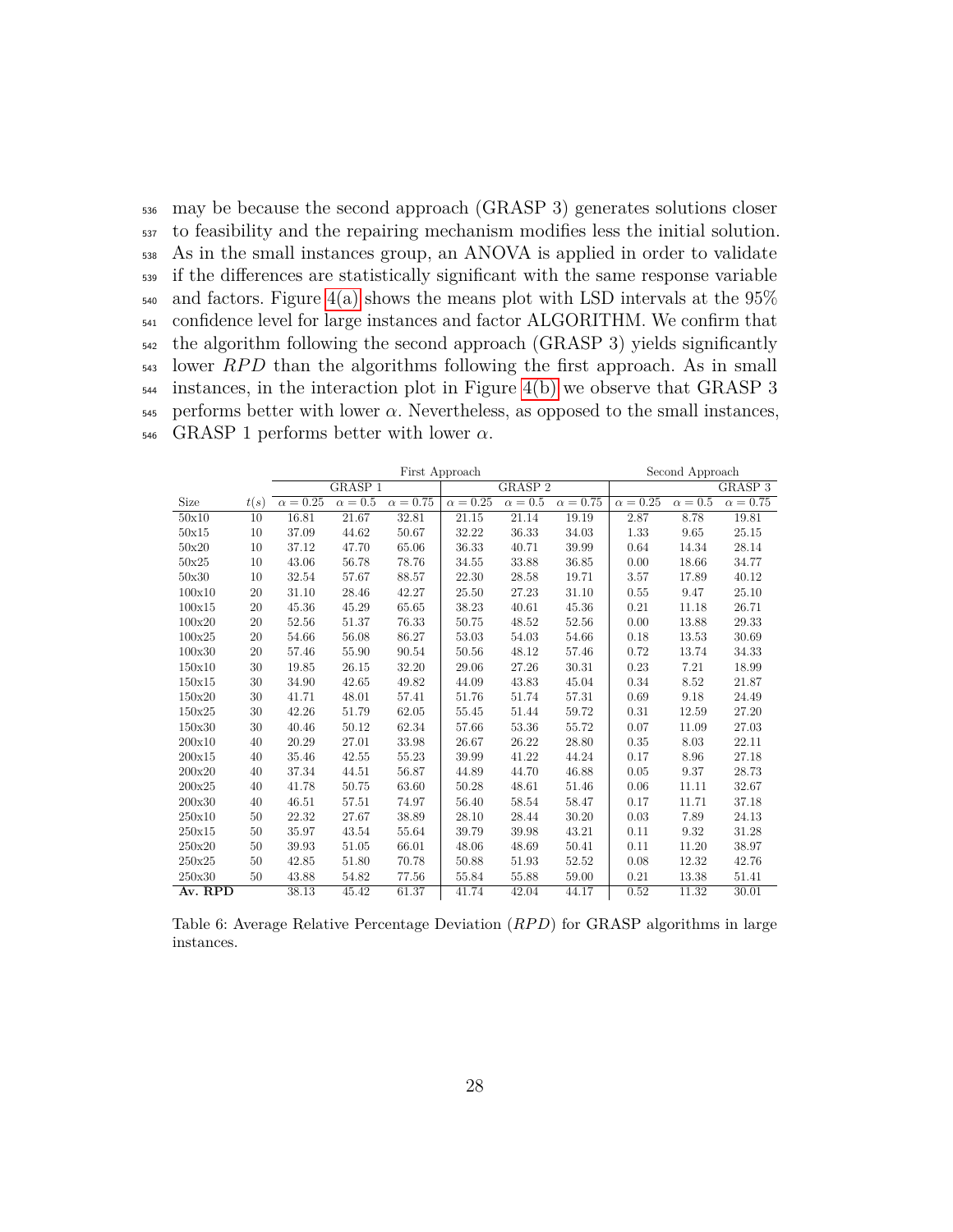<span id="page-29-1"></span>

<span id="page-29-2"></span>Figure 4: ANOVA in large instances.

#### *6.7. Effect of local search*

 In order to verify that the local search phase contributes to the GRASP algorithms proposed, a sample of 100 large instances has been solved with each GRASP algorithm without the local search. More precisely, we select one instance of each possible configuration in the large set. For each such instance, we run each GRASP algorithm with the local search, and without the local search. In both cases, the maximum time allowed is as explained in Table [6.](#page-28-0) Table [7](#page-29-3) shows the percentage difference between the solutions obtained by the algorithms with local search and the algorithms without local search. This difference is calculated for each GRASP algorithm and for each  $\alpha$  value. We observe that, since all values are positive, the algorithms with local search find better solutions. Moreover, to verify if there are significant differences between the solutions, an ANOVA was implemented, obtaining statistically significant differences.

|                    |      |      | $\alpha = 0.25 \quad \alpha = 0.5 \quad \alpha = 0.75$ |
|--------------------|------|------|--------------------------------------------------------|
| GRASP <sub>1</sub> | 4.70 | 4.85 | 3.21                                                   |
| GRASP 2            | 6.56 | 5.17 | 5.10                                                   |
| GRASP <sub>3</sub> | 6.88 | 3.68 | 2.38                                                   |

<span id="page-29-3"></span>Table 7: Differences (in %) between solutions with local search and solutions without local search.

# <span id="page-29-0"></span>**7. Conclusions and future work**

 In this paper, we reduce the gap between academic research and real scheduling in parallel machine problems. We have designed efficient smart tools to solve the unrelated parallel machine scheduling problem with setup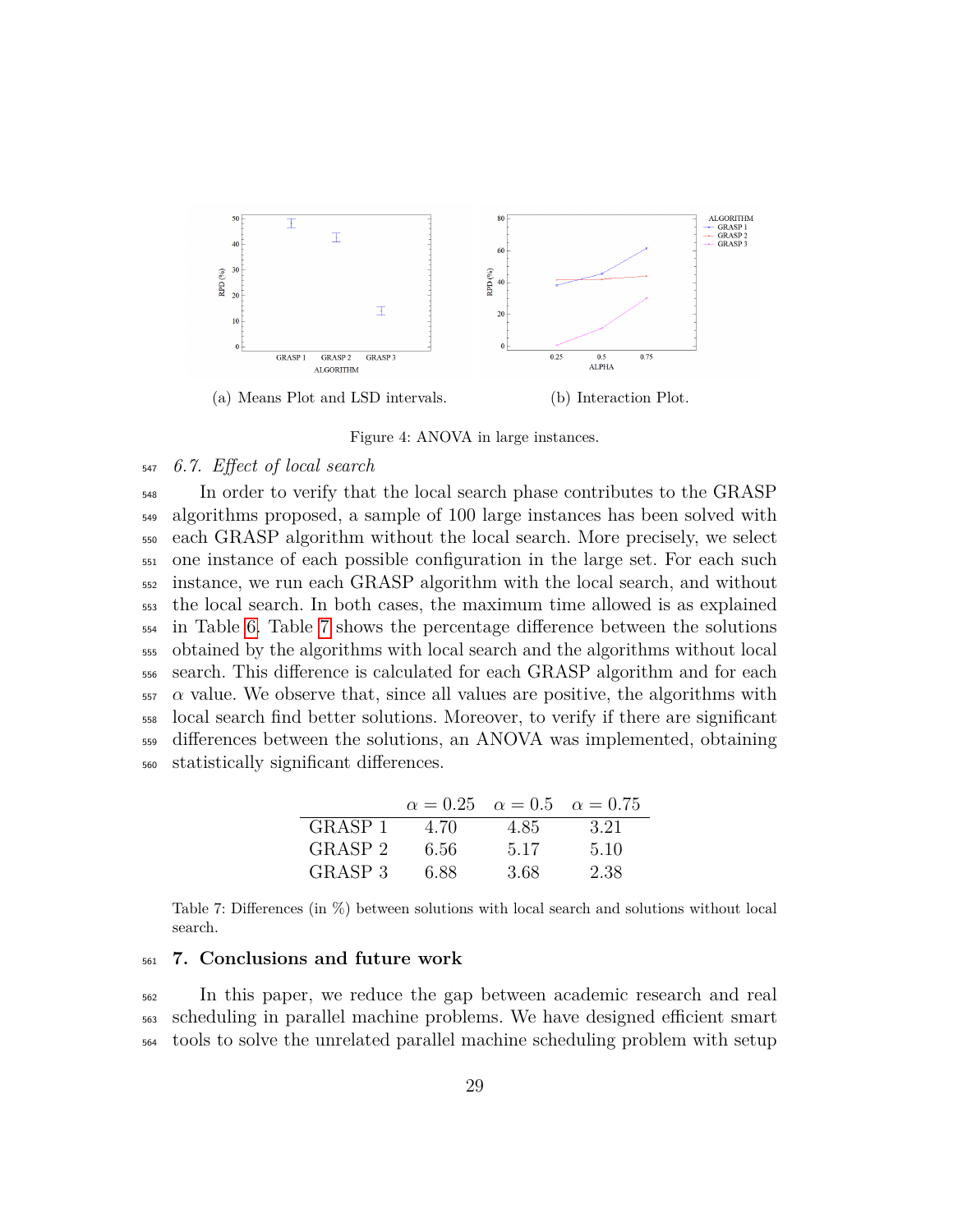times and additional resources in the setups (UPMSR-S) with makespan minimization. Therefore, we have proposed a mathematical model and three metaheuristics for the UPMSR-S. The first two metaheuristics ignore the information about the resource constraints during the constructive phase (first approach), and then, the solution obtained is evaluated and repaired (if the resource constraints are not satisfied) with a repairing mechanism. The third metaheuristic takes into account the information about the resource constraints during the constructive phase (second approach) and, as with the first approach, the solution obtained is evaluated and repaired if necessary, with the same repairing mechanism. A local search algorithm consisting of three swap and insertion operations is also proposed to try to improve the initial solution. An exhaustive comparative evaluation between the proposed algorithms is carried out under an extensive benchmark of small and large instances. After a deep analysis, we conclude that there are no statistically <sub>579</sub> significant difference between the best metaheuristic of the first approach (GRASP 2) and the metaheuristic of the second approach (GRASP 3) in small instances. In large instances, the differences between the two approaches are larger and the second approach metaheuristic is much better than the other metaheuristics. This confirms that algorithms in which the resource constraints are considered in the constructive phase, are expected to yield better results. Besides, we also proved empirically that the local search phase significantly contributes to all GARSP algorithms proposed.

 We have empirically proved that, if the scarce resources are really bounding (which happens in our large size instances), including knowledge of the problem in the constructive phase significantly improves the algorithm. However, in instances in which the resources are not as limiting (which happens in our small size instances), including information about the resources in the constructive phase does not significantly improve the algorithm's performance. Then, the main strengths of our method rely on its capability for finding good solutions, with short CPU time, to large instances of the proposed problem, when the scarce resources are really binding. Note that, this type of instances is more common in manufacturing environments.

 Future research on this topic will focus on different lines. First of all, we want to address the problem from a bi-objective perspective, in which both the makespan and the maximum number of resources are minimized simultaneously. Secondly, another future line is the stochastic version of the problem here introduced. In particular, setup times and processing times could be considered as non deterministic parameters, to provide a more realistic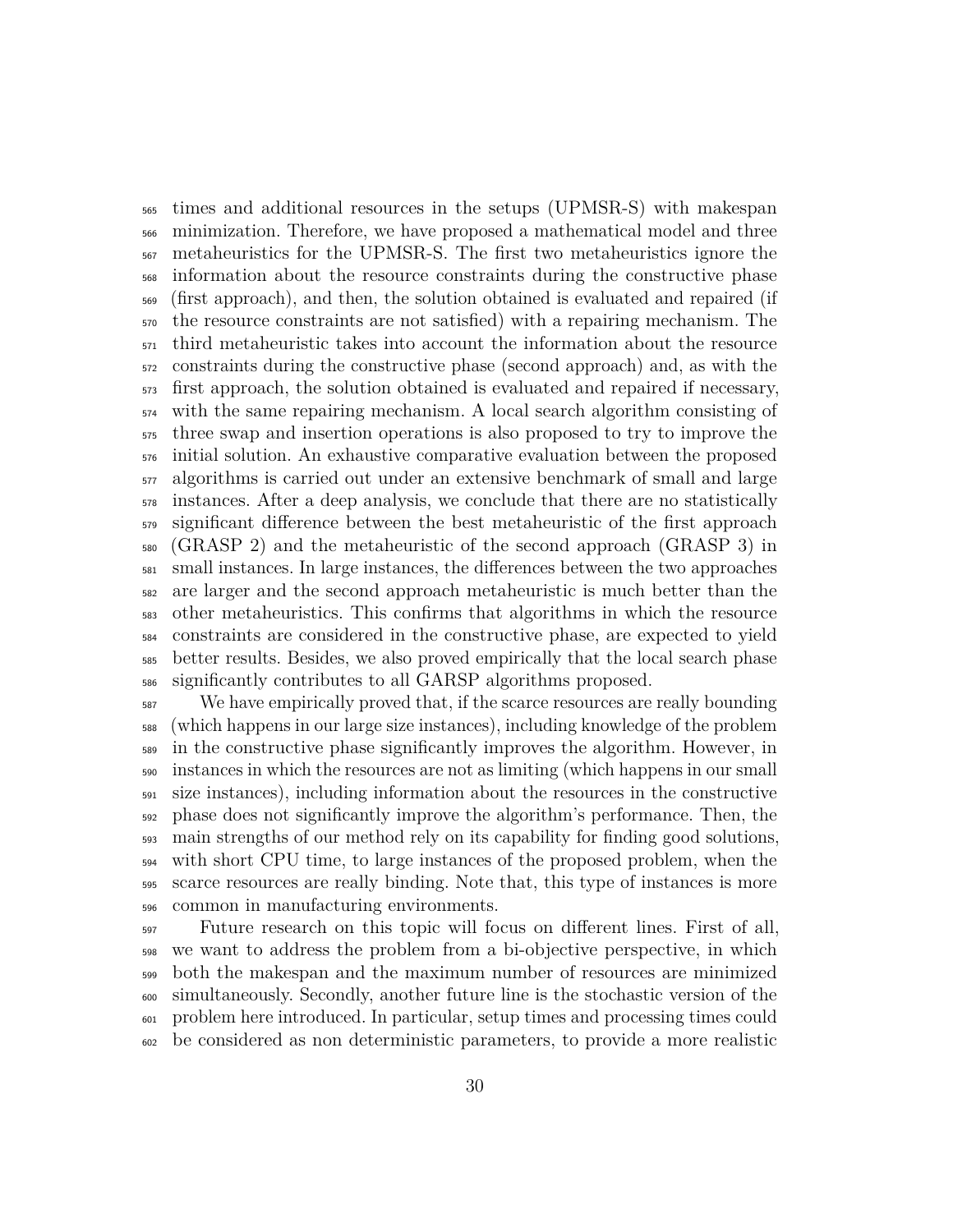approach for instances in which high variability appears in one or both of these family of parameters. Therefore, we believe that simheuristic algorithms are a good strategy in this complex problem (see [Juan et al.](#page-34-11) [\(2014\)](#page-34-11)). Thirdly, a game theory analysis would be useful when considering situations in which the different resources are owned by different agents, with conflicting objectives. Lastly, it would also be interesting to extend this research to other scheduling problems such as the flowshop.

## **Acknowledgments**

<sup>611</sup> The first three authors would like to acknowledge the support from Span- ish "Ministerio de Economia y competitividad" throughout grant number MTM2016-74983 and grant "SCHEYARD – Optimization of Scheduling Prob- lems in Container Yards" (No. DPI2015-65895-R) financed by FEDER funds and the *Universitat Politècnica de València* under grant SP20180164 of the program *Primeros Proyectos de Investigación (PAID-06-18), Vicerrectorado de Investigación, Innovación y Transferencia*. Juan C. Yepes-Borrero acknowl- edges financial support by the *El Instituto Colombiano de Crédito Educativo y Estudios Técnicos en el Exterior – ICETEX* under program *Pasaporte a la ciencia – Doctorado*. Special thanks are due to two anonymous referees for their valuable comments.

<span id="page-31-1"></span> Afzalirad, M. and Rezaeian, J. (2016). Resource-constrained unrelated parallel machine scheduling problem with sequence dependent setup times, precedence constraints and machine eligibility restrictions. *Computers & Industrial Engi-neering*,  $98:40 - 52$ .

<span id="page-31-2"></span> Aiex, R., Binato, S., and Resende, M. (2003). Parallel GRASP with path-relinking for job shop scheduling. *Parallel Computing*, 29(4):393 – 430.

<span id="page-31-0"></span> Allahverdi, A. (2015). The third comprehensive survey on scheduling problems with setup times/costs. *European Journal of Operational Research*, 246(2):345  $630 - 378.$ 

<span id="page-31-3"></span> Alvarez-Valdes, R., Crespo, E., Tamarit, J., and Villa, F. (2008). GRASP and path relinking for project scheduling under partially renewable resources. *European Journal of Operational Research*, 189(3):1153 – 1170.

<span id="page-31-4"></span> Anticona, M. T. (2006). A GRASP algorithm to solve the problem of depen- dent tasks scheduling in different machines. In Bramer, M., editor, *Artificial Intelligence in Theory and Practice*, pages 325–334, Boston, MA. Springer US.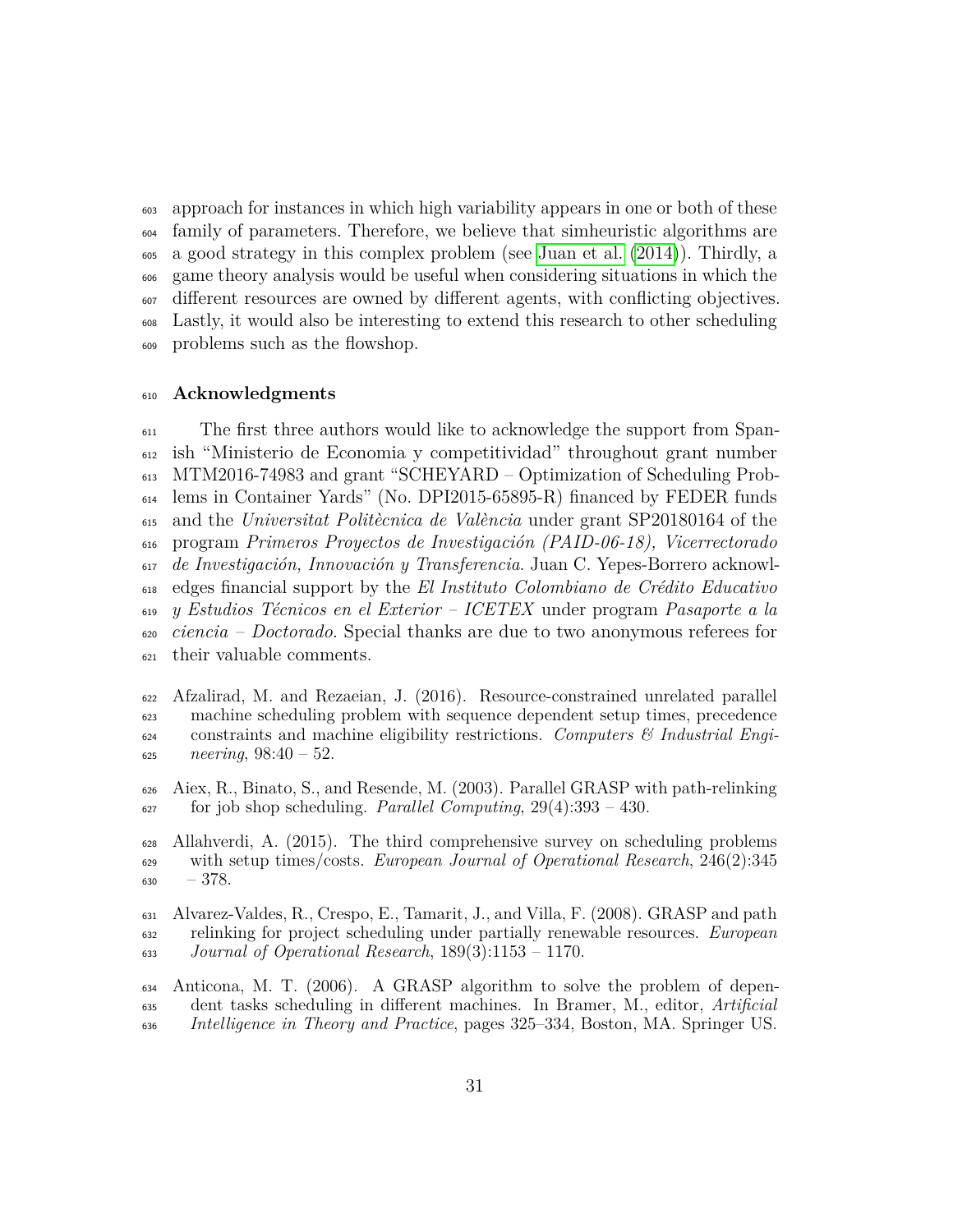<span id="page-32-8"></span> Arbaoui, T. and Yalaoui, F. (2018). Solving the unrelated parallel machine scheduling problem with additional resources using constraint programming. In Nguyen, N. T., Hoang, D. H., Hong, T.-P., Pham, H., and Trawiński, B., editors, *Intelligent Information and Database Systems*, pages 716–725, Cham. Springer International Publishing.

<span id="page-32-2"></span> Arnaout, J.-P., Rabadi, G., and Musa, R. (2010). A two-stage ant colony opti- mization algorithm to minimize the makespan on unrelated parallel machines with sequence-dependent setup times. *Journal of Intelligent Manufacturing*,  $645 \qquad 21(6):693-701.$ 

<span id="page-32-0"></span> Arroyoa, J. E. C. and Leung, J. Y.-T. (2017). Scheduling unrelated parallel batch processing machines with non-identical job sizes and unequal ready times. *Com-puters & Operations Research*, 78:117–128.

<span id="page-32-3"></span> Avalos-Rosales, O., Angel-Bello, F., and Alvarez, A. (2015). Efficient metaheuris- tic algorithm and re-formulations for the unrelated parallel machine scheduling problem with sequence and machine-dependent setup times. *International Jour-nal of Advanced Manufacturing Technology*, 76(9-12):1705–1718.

<span id="page-32-9"></span> Binato, S., Hery, W. J., Loewenstern, D. M., and Resende, M. G. C. (2002). *A Grasp for Job Shop Scheduling*, pages 59–79. Springer US, Boston, MA.

<span id="page-32-7"></span> Bitar, A., Dauzère-Pérès, S., Yugma, C., and Roussel, R. (2016). A memetic algo- rithm to solve an unrelated parallel machine scheduling problem with auxiliary resources in semiconductor manufacturing. *Journal of Scheduling*, 19(4):367– 376.

<span id="page-32-5"></span> Chen, J.-F. (2004). Unrelated parallel machine scheduling with secondary re- source constraints. *International Journal of Advanced Manufacturing Technol-ogy*, 26:285–292.

<span id="page-32-1"></span> De-Paula, M. R., Ravetti, M. G., Mateus, G. R., and Pardalos, P. M. (2007). Solv- ing parallel machines scheduling problems with sequence-dependent setup times using variable neighbourhood search. *IMA Journal of Management Mathemat-ics*, 18:101–115.

<span id="page-32-4"></span> Diana, R. O. M., F., d. M., de Souza, S. R., and de Almeida Vitor, J. F. (2014). An immune-inspired algorithm for an unrelated parallel machines' scheduling problem with sequence and machine dependent setup-times for makespan min-imisation. *Neurocomputing*, 163:94–105.

<span id="page-32-6"></span> Edis, E. B. and Oguz, C. (2012). Parallel machine scheduling with flexible re-sources. *Computers & Industrial Engineering*, 63(2):433 – 447.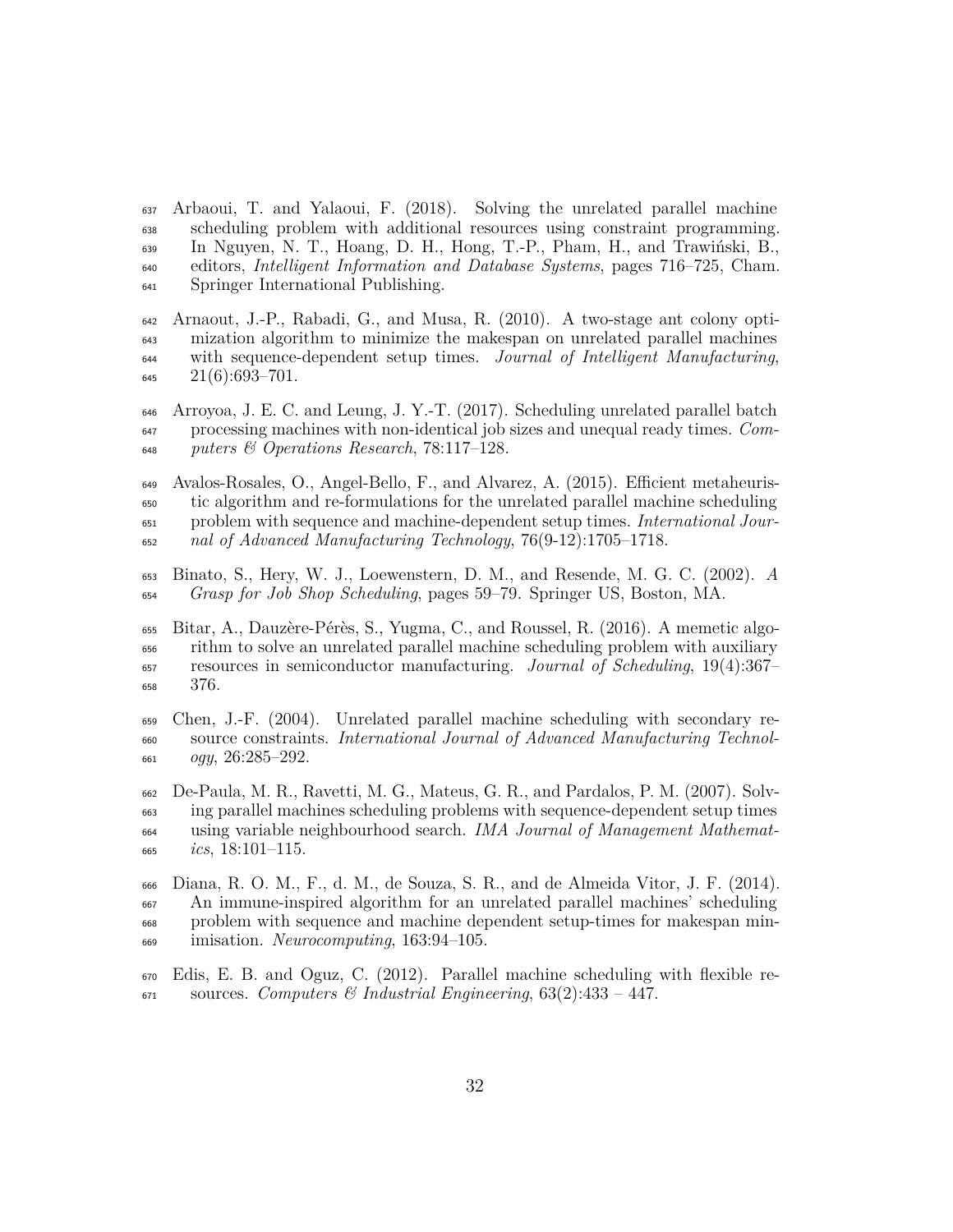<span id="page-33-5"></span> Edis, E. B., Oguz, C., and Ozkarahan, I. (2013). Parallel machine scheduling with additional resources: Notation, classification, models and solution methods. *European Journal of Operational Research*, 230(3):449 – 463.

<span id="page-33-4"></span> Edis, E. B. and Ozkarahan, I. (2012). Solution approaches for a real-life resource- constrained parallel machine scheduling problem. *The International Journal of Advanced Manufacturing Technology*, 58(9):1141–1153.

<span id="page-33-3"></span> Expósito-Izquierdo, C., Angel-Bello, F., Melián-Batista, B., Alvarez, A., and Báez, S. (2019). A metaheuristic algorithm and simulation to study the effect of learning or tiredness on sequence-dependent setup times in a parallel machine scheduling problem. *Expert Systems with Applications*, 117:62 – 74.

<span id="page-33-6"></span> Fanjul-Peyro, L., Perea, F., and Ruiz, R. (2017). Models and matheuristics for the unrelated parallel machine scheduling problem with additional resources. *European Journal of Operational Research*, 260(2):482–493.

<span id="page-33-0"></span> Fanjul-Peyro, L. and Ruiz, R. (2010). Iterated greedy local search methods for un- related parallel machine scheduling. *European Journal of Operational Research*, 207:55–69.

<span id="page-33-1"></span> Fanjul-Peyro, L. and Ruiz, R. (2011). Size-reduction heuristics for the unre- lated parallel machines scheduling problem. *Computers & Operations Research*, 38:301–309.

<span id="page-33-2"></span> Fanjul-Peyro, L., Ruiz, R., and Perea, F. (2019). Reformulations and an exact algorithm for unrelated parallel machine scheduling problems with setup times. *Computers & Operations Research*, 101:173–182.

<span id="page-33-8"></span> Feo, T. A. and Resende, M. G. (1989). A probabilistic heuristic for a computa- tionally difficult set covering problem. *Operations Research Letters*, 8(2):67 – 71.

<span id="page-33-10"></span> Feo, T. A., Sarathy, K., and McGahan, J. (1996). A grasp for single machine scheduling with sequence dependent setup costs and linear delay penalties. *Com-puters & Operations Research*, 23(9):881 – 895.

<span id="page-33-9"></span> Feo, T. A., Venkatraman, K., and Bard, J. F. (1991). A GRASP for a difficult sin- gle machine scheduling problem. *Computers & Operations Research*, 18(8):635  $702 - 643.$ 

<span id="page-33-7"></span> Fleszar, K. and Hindi, K. S. (2018). Algorithms for the unrelated parallel machine scheduling problem with a resource constraint. *European Journal of Operational Research*, 271(3):839 – 848.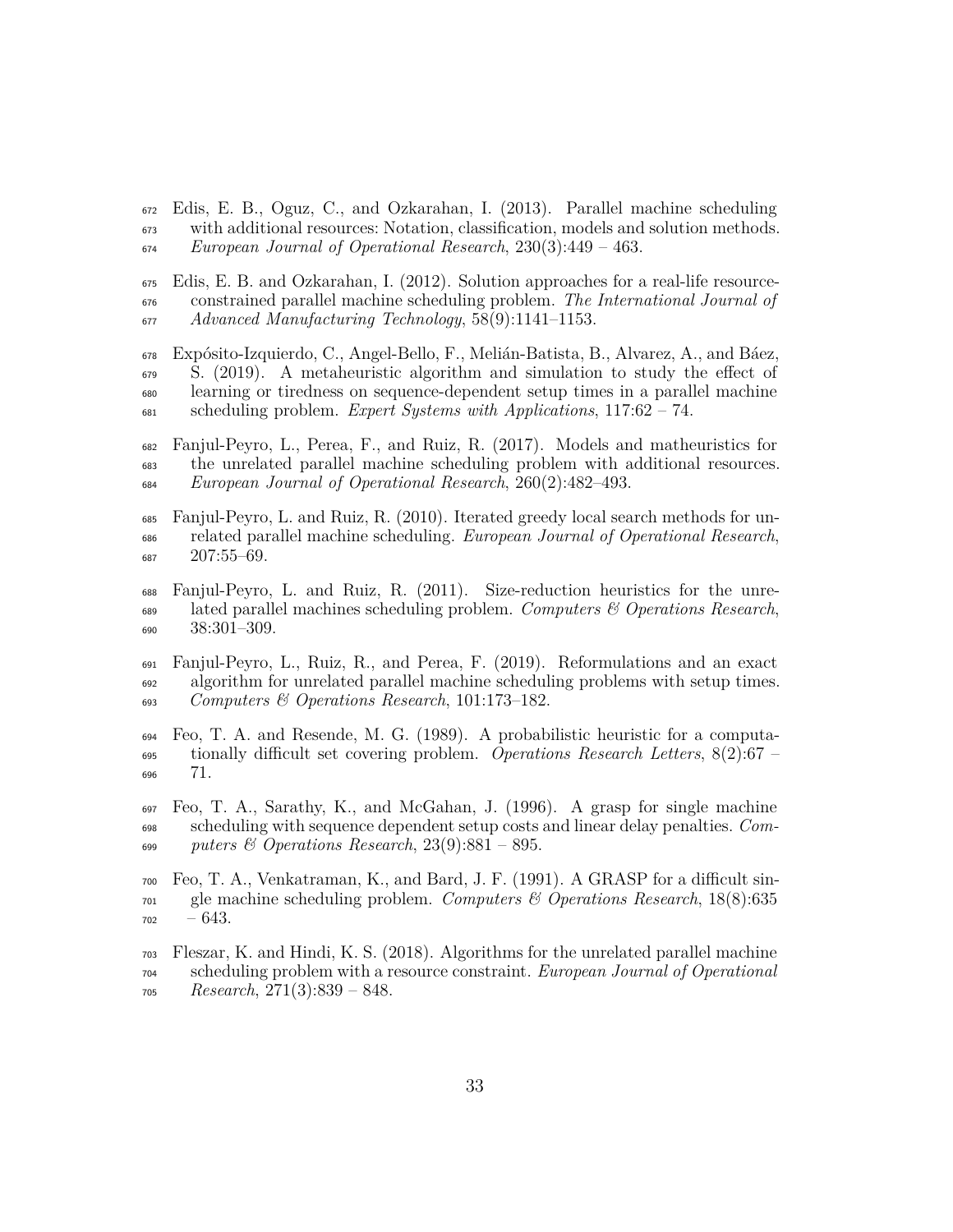<span id="page-34-3"></span> Helal, M., Rabadi, G., and Al-Salem, A. (2006). A tabu search algorithm to minimize the makespan for the unrelated parallel machines scheduling problem with setup times. *International Journal of Operations Research*, 3(3):182–192.

<span id="page-34-11"></span> Juan, A. A., Barrios, B. B., Vallada, E., Riera, D., and Jorba, J. (2014). A simheuristic algorithm for solving the permutation flow shop problem with stochastic processing times. *Simulation Modelling Practice and Theory*, 46:101 – 117. Simulation-Optimization of Complex Systems: Methods and Applications.

<span id="page-34-1"></span> Kim, D.-W., Kim, K.-H., Jang, W., and Chen, F. F. (2002). Unrelated parallel machine scheduling with setup times using simulated annealing. *Robotics and Computer-Integrated Manufacturing*, 18:223–231.

- <span id="page-34-0"></span> Kurz, M. E. and Askin, R. G. (2001). Heuristic scheduling of parallel machines with sequence-dependent set-up times. *International Journal of Production Research*, 39:3747–3769.
- <span id="page-34-8"></span> Laguna, M. and Velarde, J. L. G. (1991). A search heuristic for just-in-time scheduling in parallel machines. *Journal of Intelligent Manufacturing*, 2(4):253– 260.
- <span id="page-34-10"></span> Montgomery, D. C. (2012). *Design and Analysis of Experiments*. John Wiley & Sons, New York, eigth edition.
- <span id="page-34-9"></span> Parreño, F., Alvarez-Valdes, R., Oliveira, J. F., and Tamarit, J. M. (2010). A hybrid GRASP/VND algorithm for two- and three-dimensional bin packing. *Annals of Operations Research*, 179(1):203–220.
- <span id="page-34-2"></span> Rabadi, G., Moraga, R. J., and Al-Salem, A. (2006). Heuristics for the unrelated parallel machine scheduling problem with setup times. *Journal of Intelligent Manufacturing*, 17(1):85–97.
- <span id="page-34-7"></span> Rajkumar, M., Asokan, P., Anilkumar, N., and Page, T. (2011). A GRASP algo- rithm for flexible job-shop scheduling problem with limited resource constraints. *International Journal of Production Research*, 49(8):2409–2423.
- <span id="page-34-6"></span> Resende, M. G. C. and Ribeiro, C. C. (2014). *GRASP: Greedy Randomized Adap-tive Search Procedures*, pages 287–312. Springer US, Boston, MA.
- <span id="page-34-5"></span> Ruiz, R. and Andrés-Romano, C. (2011). Scheduling unrelated parallel machines with resource-assignable sequence-dependent setup times. *The International Journal of Advanced Manufacturing Technology*, 57(5):777–794.
- <span id="page-34-4"></span> Ruiz-Torres, A. J., López, F. J., and Ho, J. C. (2007). Scheduling uniform parallel machines subject to a secondary resource to minimize the number of tardy jobs. *European Journal of Operational Research*, 179(2):302 – 315.